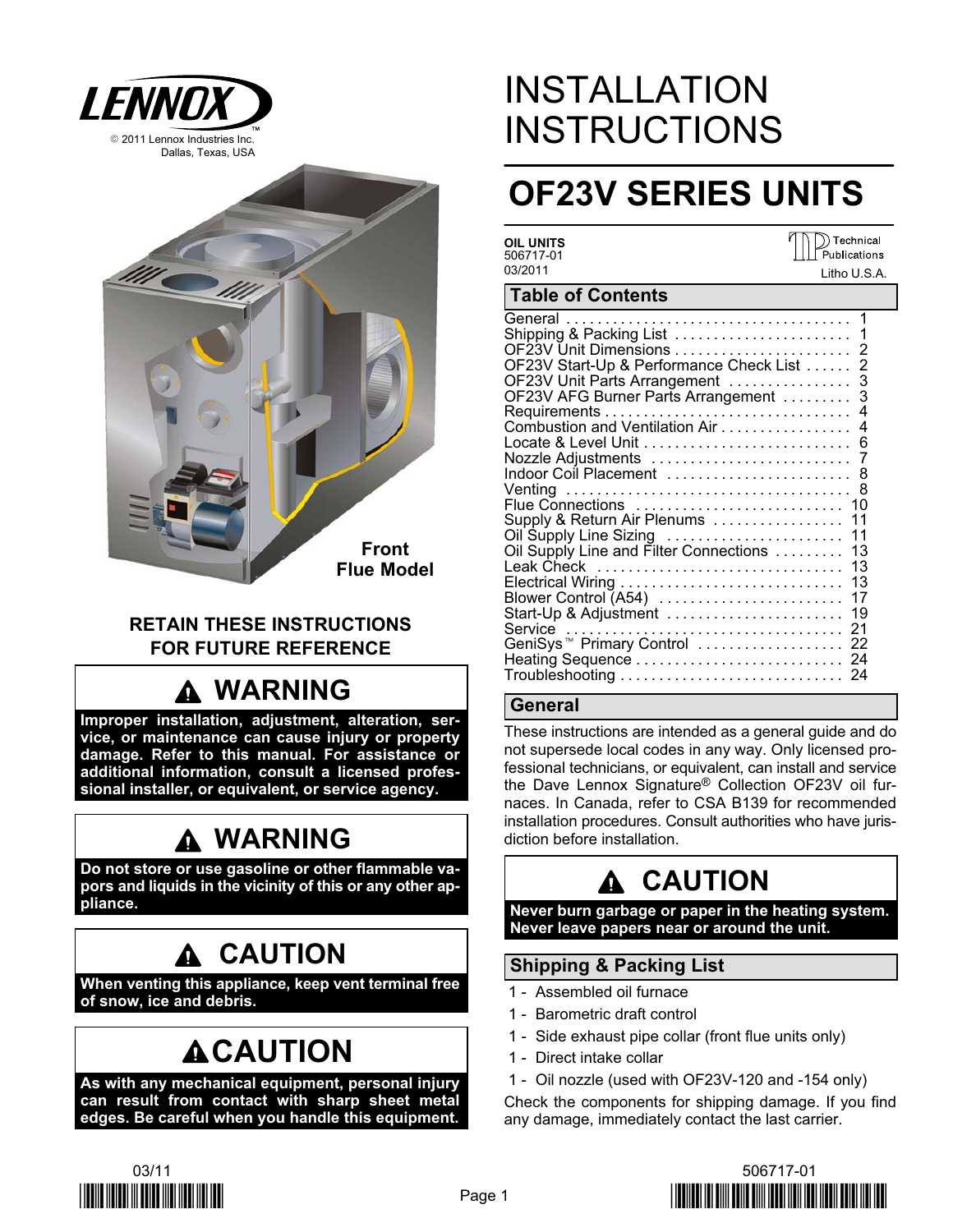### OF23V Unit Dimensions − Inches (mm)



| Model No.         | A          |     | в   |     |            |      |     |     | $E \times F$ (Supply) |           | $E \times G$ (Return) |                  |  |
|-------------------|------------|-----|-----|-----|------------|------|-----|-----|-----------------------|-----------|-----------------------|------------------|--|
|                   | in.        | mm  | in. | mm  | in.        | mm   | in. | mm  | in.                   | mm        | in.                   | mm               |  |
| OF23V3/4-105/120F | $19-1/2$   | 495 | 37  | 940 | $52 - 1/2$ | 1334 | 27  | 686 | $18 \times 21$        | 457 x 533 | $18 \times 16$        | 457 x 406        |  |
| OF23V3/4-105/120R | $19 - 1/2$ | 495 | 37  | 940 | $52 - 1/2$ | 1334 | 27  | 686 | $18 \times 21$        | 457 x 533 | $18 \times 16$        | 457 x 406        |  |
| OF23V5-140/154F   | $22 - 1/2$ | 572 | 37  | 940 | $52 - 1/2$ | 1334 | 27  | 686 | $21 \times 21$        | 533 x 533 | $21 \times 16$        | $533 \times 406$ |  |
| OF23V5-140/154R   | $22 - 1/2$ | 572 | 37  | 940 | $52 - 1/2$ | 1334 | 27  | 686 | $21 \times 21$        | 533 x 533 | $21 \times 16$        | 533 x 406        |  |

### OF23V Start−Up & Performance Check List

| <b>HEATING SECTION</b>                                                                   | <b>PROPER DRAFT</b>                                                                  |
|------------------------------------------------------------------------------------------|--------------------------------------------------------------------------------------|
| Electrical Connections Tight?<br>$\Box$                                                  | Draft Reading (recommended .03-.04 inches w.c.) _____________                        |
|                                                                                          | % CO <sub>2</sub> $\frac{1}{2}$ % O <sub>2</sub> $\frac{1}{2}$ ppm CO $\frac{1}{2}$  |
|                                                                                          |                                                                                      |
| Piping Connections Tight? $\square$<br>All Valves Open? □                                | Stack Draft ___________________ Overfire Draft ________________                      |
| Flue Connections Tight? $\square$ Vent Clear? $\square$ Filter Clean & Secure? $\square$ |                                                                                      |
|                                                                                          | External Static Pressure __________ Temperature Rise _________                       |
| Oil Pump Pressure [recommended minimum 140 psi] _______________                          | <b>THERMOSTAT</b><br>Calibrated? □ Heat Anticipator Properly Set? □<br>Level? $\Box$ |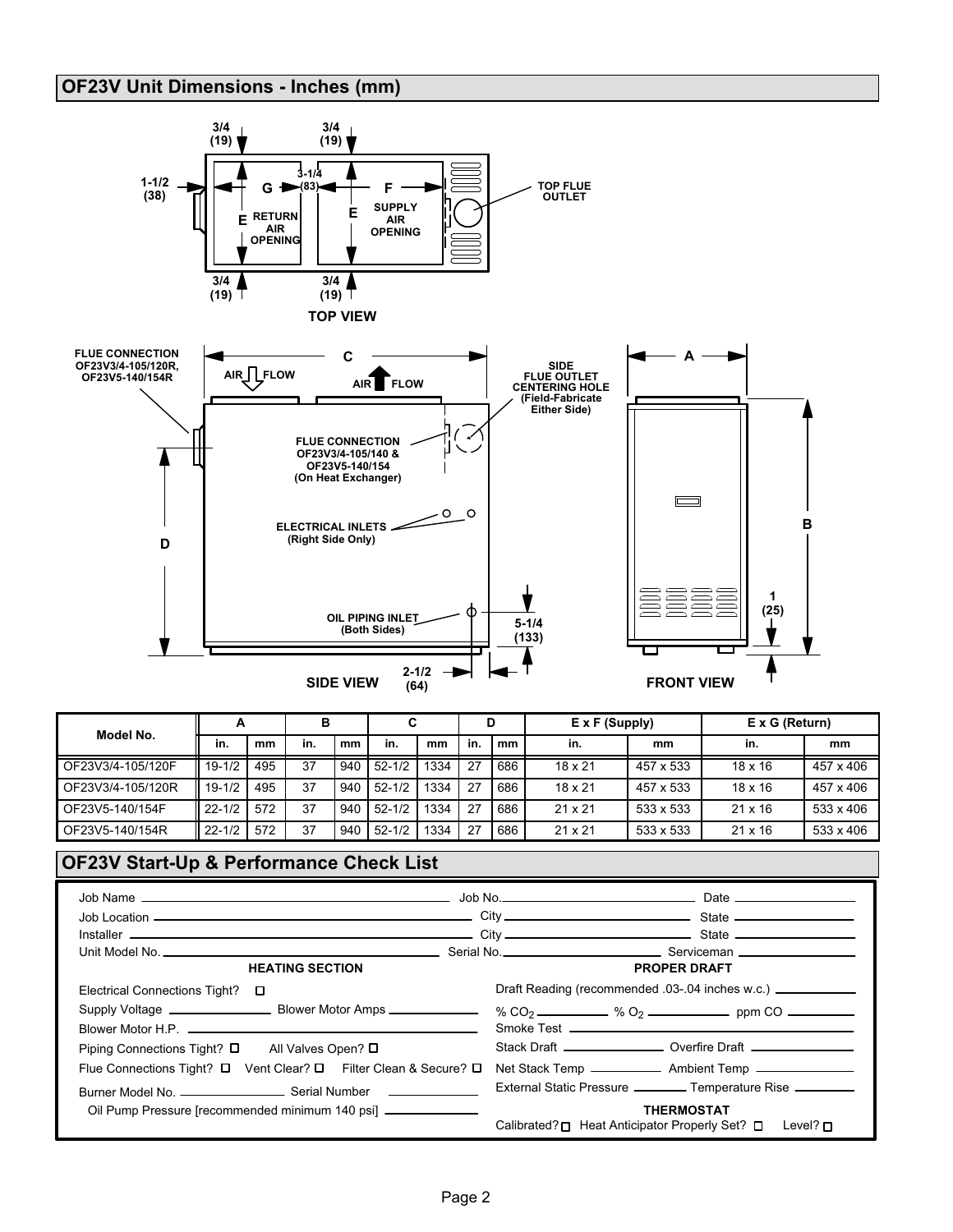### <span id="page-2-0"></span>OF23V Unit Parts Arrangement



Figure 1



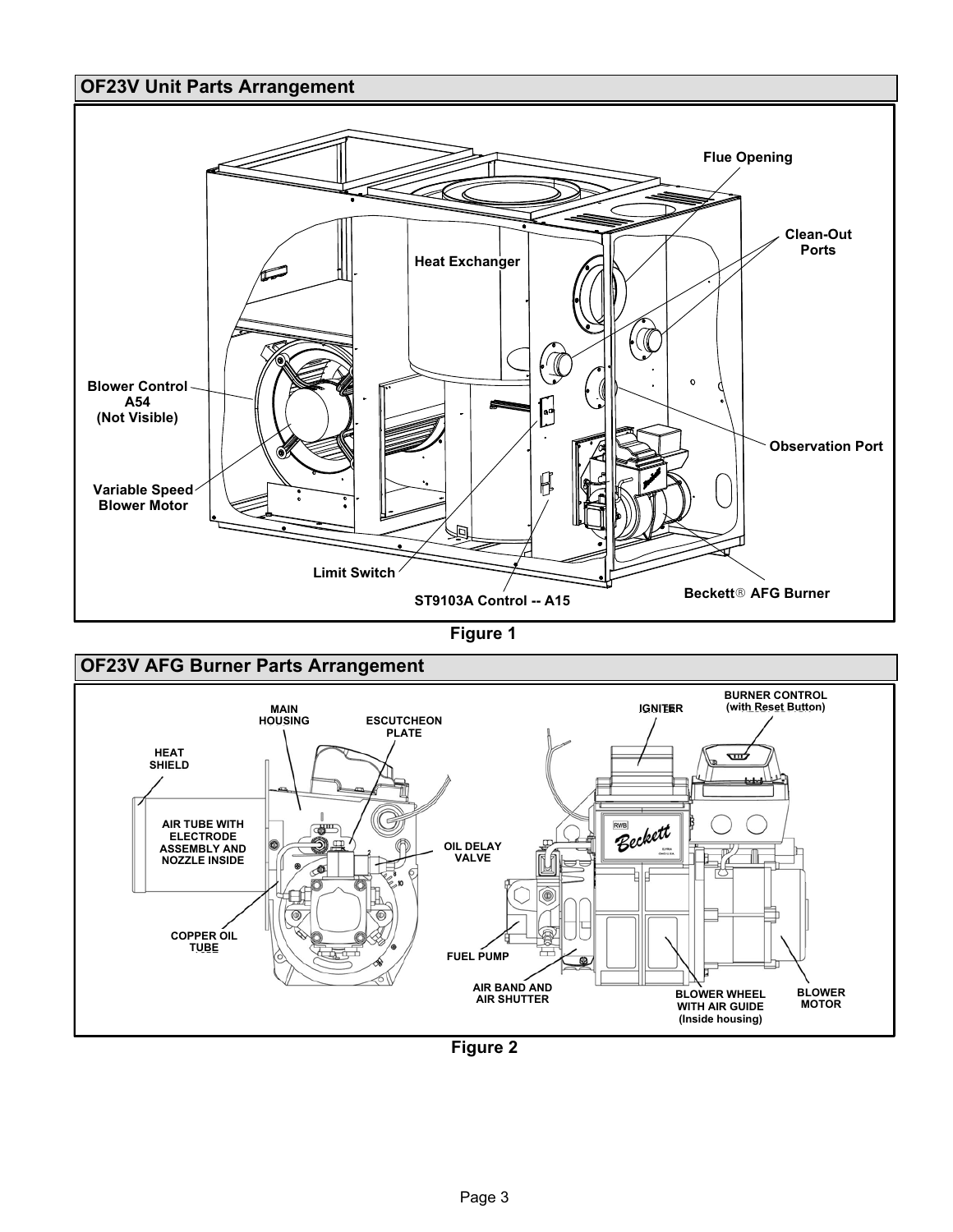**Requirements** 

### WARNING

#### Product contains fiberglass wool.

Disturbing the insulation in this product during installation, maintenance, or repair will expose you to fiberglass wool dust. Breathing this may cause lung cancer. (Fiberglass wool is known to the State of California to cause cancer.)

Fiberglass wool may also cause respiratory, skin, and eye irritation.

To reduce exposure to this substance or for further information, consult material safety data sheets available from address shown below, or contact your supervisor.

Lennox Industries Inc.

P.O. Box 799900 Dallas, TX 75379−9900

Installation of Lennox oil−fired furnaces must conform with the National Fire Protection Association Standard for the Installation of Oil Burning Equipment, NFPA No. 31, the National Electrical Code, ANSI/NFPA No.70 (in the U.S.A.), CSA Standard CAN/CSA−B139 (in Canada), Installation Code for Oil Burning Equipment, the Canadian Electrical Code Part1, CSA 22.1 (Canada), the recommendations of the National Environmental Systems Contractors Association and any state or provincial laws or local ordinances. Authorities having jurisdiction should be consulted before installation. Such applicable regulations or requirements take precedence over general instructions in this manual.

Chimneys and chimney connectors must be of the type and construction outlined in section 160 of NFPA No. 31.

Air for combustion and ventilation must conform to standards outlined in section 140 of NFPA No. 31 or, in Canada, CSA Standard B139. When installing OF23V units in confined spaces such as utility rooms, two combustion air openings are required. Dimensions of combustion air openings are shown in table 1. One opening shall be below burner level and the other opening shall be no more than 6" (152 mm) from the room's ceiling.

The combustion air opening should provide a minimum free area one-half square inch per 1,000 Btu per hour input. This combustion air should be brought into the area containing the furnace below the level of the furnace burner.

## **AIMPORTANT**

An opening to the outside for combustion air is strongly recommended, especially in new homes. Refer to table 1 or the unit plate for specific combustion air opening dimensions.

Table 1 Combustion Air Opening Dimensions

| Model No.                        | <b>Combustion Air Opening</b><br><b>Dimensions (2 required)</b> |
|----------------------------------|-----------------------------------------------------------------|
| OF23V-105/120F<br>OF23V-105/120R | 10" X 20" (254 mm X 508 mm)                                     |
| OF23V-140/154F<br>OF23V-140/154R | 11" X 22" (279 mm X 559 mm)                                     |

This unit is approved for use on combustible flooring and for clearances to combustible material as listed on unit rating plate and in table 2. Unit service and accessibility clearances take precedence over fire protection clearances.

Table 2 Installation Clearances

| <b>Clearances</b>                                      | <b>All Unit Sizes</b><br>inches (mm) |
|--------------------------------------------------------|--------------------------------------|
| top of plenum and duct                                 | 2(51)                                |
| plenum sides                                           | 3(76)                                |
| sides*                                                 | 6(152)                               |
| rear                                                   | 24 (610)                             |
| front                                                  | 4 (102)                              |
| flue pipe measured vertical**<br>(measured from above) | 9 (229)                              |

NOTE−Service access clearance must be maintained.

\*Clearance to allow inspection of furnace and flue connector

shall be provided. 24" (610 mm) at rear and on one side of furnace should be allowed for cleaning and service of the blower.

\*\*Minimum clearance shown for flue pipe may be reduced by using special protection as provided by local building codes and the National Fire Protection Association Standards and CSA 189.

NOTE − When service clearances are greater than fire protection clearances, service clearances take precedence.

Obtain a temperature rise within the range listed in table [8](#page-19-0) in the Start-Up section of this manual.

When installed, furnace must be electrically grounded in accordance with local codes or, in the absence of local codes, with the current National Electric Code, ANSI/NFPA No. 70, or Canadian Electric Code (CEC) if an external electrical source is utilized.

Field wiring connection with unit must meet or exceed specifications of type T wire and withstand a  $63^{\circ}F(17^{\circ}C)$ temperature rise.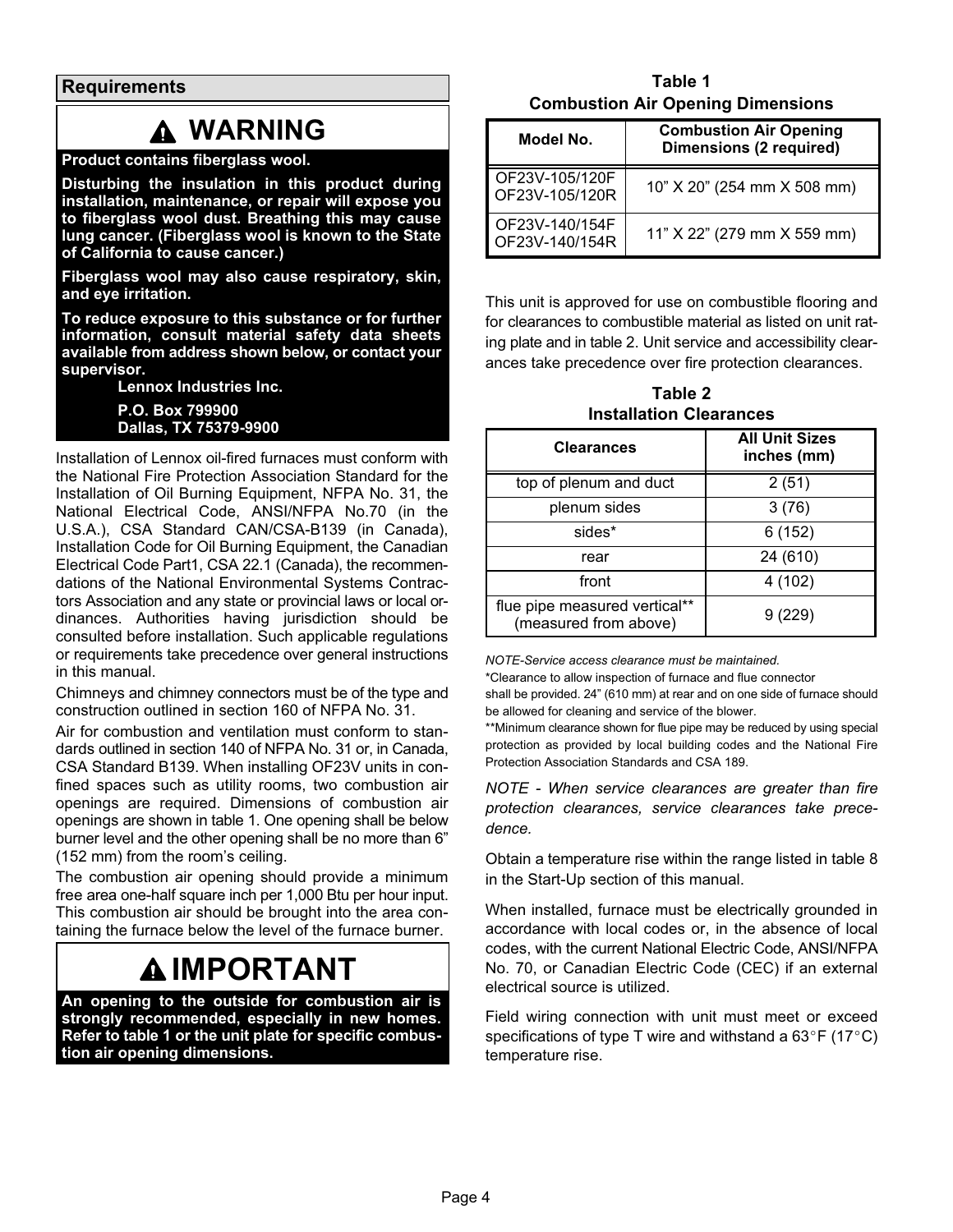### Combustion and Ventilation Air

In the past, there was no problem in bringing in sufficient amounts of outdoor air for combustion −− infiltration provided all the air that was needed and then some. In today's homes built with energy conservation in mind, tight construction practices make it necessary to bring in air from outside for combustion. Consideration must also be given to the use of exhaust fans, appliance vents, chimneys and fireplaces because they force additional air that could be used for combustion out of the house. Unless outside air is brought into the home for combustion, negative pressure (pressure outside is greater than inside pressure) will build to the point that a down draft can occur in the furnace vent pipe or chimney. Combustion gases enter the living space creating a potentially dangerous situation. Negative pressure may also interfere with proper combustion, causing sooting within the heat exchanger.

The importance of the previous paragraph cannot be overstated. Users may inadvertently block fresh air intakes after installation.

In the absence of local codes concerning air for combustion and ventilation, the following section outlines guidelines and recommends procedures for operating oil furnaces in a manner that ensures efficient and safe operation. Special consideration must be given to combustion air needs as well as requirements for exhaust vents and oil piping.

Combustion Air Requirements

## CAUTION

Insufficient combustion air can cause headaches, nausea, dizziness or asphyxiation. It will also cause excess water in the heat exchanger resulting in rusting and premature heat exchanger failure. It can also cause property damage.

All oil-fired appliances require air to be used for the combustion process. If sufficient amounts of combustion air are not available, the furnace or other appliance will operate in an inefficient and unsafe manner. Enough air must be provided to meet the needs of all fuel-burning appliances, as well as appliances such as exhaust fans which force air out of the home. When fireplaces, exhaust fans, or clothes dryers are used at the same time as the furnace, much more air is required to ensure proper combustion and to prevent a down-draft situation. Insufficient amounts of air also cause incomplete combustion which can result in sooting. Requirements for providing air for combustion and ventilation depend largely on whether the furnace is installed in an unconfined or confined space.

#### Unconfined Space

An unconfined space is an area such as a basement or large equipment room with a volume greater than 50 cubic feet (1.4 cubic meters) per 1,000 Btu (293 W) per hour of the combined input rating of all appliances installed in that space. This space also includes adjacent rooms which are not separated by a door. Though an area may appear to be unconfined, it might be necessary to bring in outdoor air for combustion if the structure does not provide enough air by infiltration. If the furnace is located in a building of tight construction with weather stripping and caulking around the windows and doors, follow the procedures outlined for using air from the outside for combustion and ventilation.

### Confined Space

A confined space is an area with volume less than 50 cubic feet (1.4 cubic meters) per 1,000 Btu (293 W) per hour of the combined input rating of all appliances installed in that space. This definition includes furnace closets or small equipment rooms.

When the furnace is installed so that supply ducts carry air circulated by the furnace to areas outside the space containing the furnace, the return air must be handled by ducts which are sealed to the furnace casing and which terminate outside the space containing the furnace. This is especially important when the furnace is mounted on a platform in a confined space such as a closet or small equipment room. Even a small leak around the base of the unit at the platform or at the return air duct connection can cause a potentially dangerous negative pressure condition. Air for combustion and ventilation can be brought into the confined space either from inside the building or from outside.

### Air from an Adjacent Space

If the confined space housing the furnace adjoins space categorized as unconfined, air can be brought in by providing two permanent openings between the two spaces. Each opening must have a minimum free area of 1 square inch (6.4 square centimeters) per 1,000 Btu (293 W) per hour of the total input rating of all fuel-fired equipment in the confined space. Each opening must be at least 100 square inches (614.5 square centimeters). One opening shall be within 12" (305 mm) of the top of the enclosure and one opening within 12" (305 mm) of the bottom (See figure 3).



Figure 3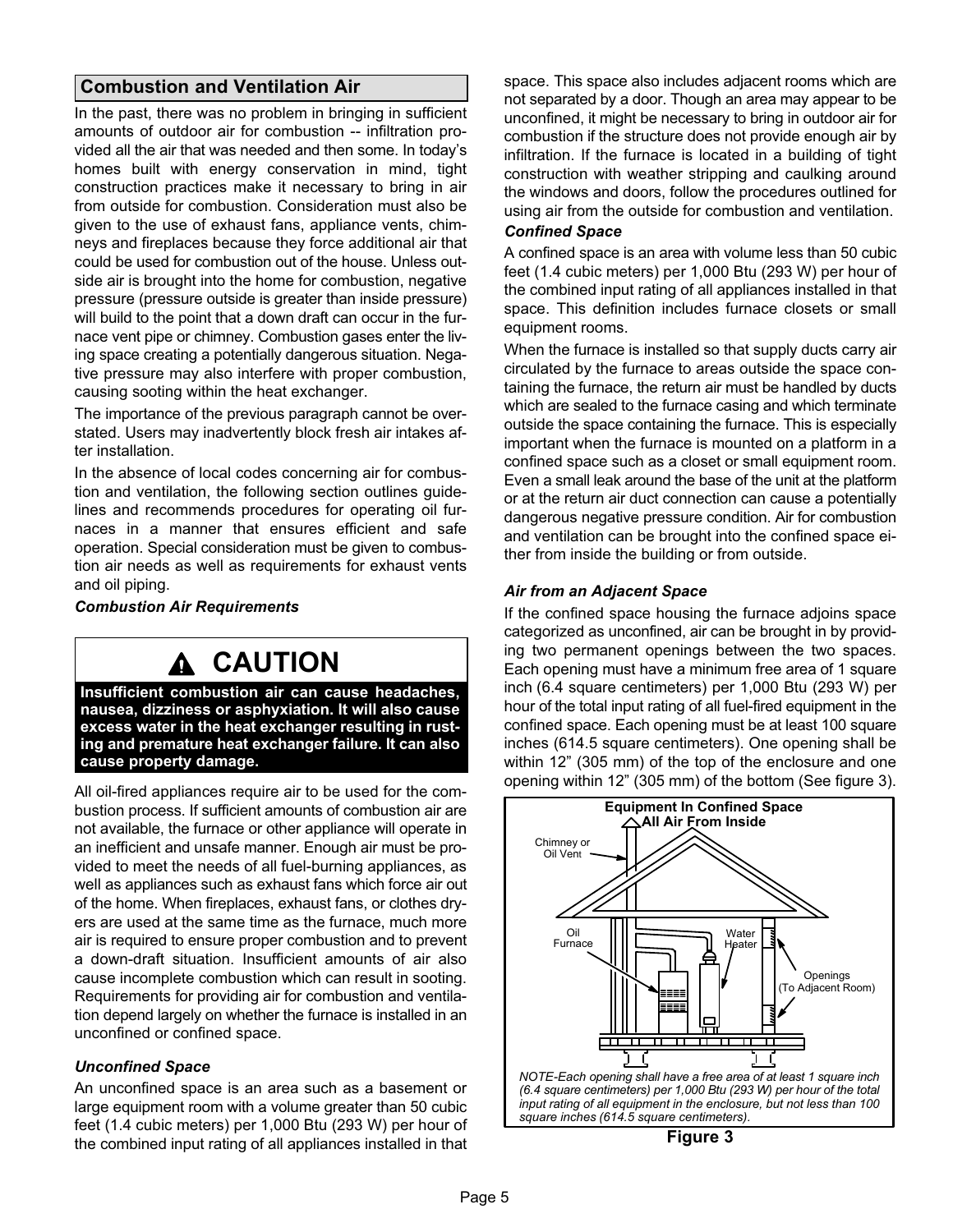### Air from Outside

If air from outside is brought in for combustion and ventilation, the confined space shall be provided with two permanent openings. One opening shall be within 12" (305 mm) of the top of the enclosure and one within 12" (305 mm) of the bottom. These openings must communicate directly or by ducts with the outdoors or spaces (crawl or attic) that freely communicate with the outdoors or indirectly through vertical ducts. Each opening shall have a minimum free area of 1 square inch (6.4 square centimeters) per 4,000 Btu (1172 W) per hour of total input rating of all equipment in the enclosure. (See figure 4.) When communicating with the outdoors through horizontal ducts, each opening shall have a minimum free area of 1 square inch (6.4 square centimeters) per 2,000 Btu (586 W) per total input rating of all equipment in the enclosure (See figure 5).



Figure 4

When ducts are used, they shall be of the same cross−sectional area as the free area of the openings to which they connect. The minimum dimension of rectangular air ducts shall be no less than 3" (76 mm). In calculating free area, the blocking effect of louvers, grilles, or screens must be considered. If the design and free area of protective covering is not known for calculating the size opening required, it may be assumed that wood louvers will have 20 to 25 percent free area and metal louvers and grilles will have 60 to 75 percent free area. Louvers and grilles must be fixed in the open position or interlocked with the equipment so that they are opened automatically during equipment operation.



NOTE−Each air duct opening shall have a free area of at least one square inch (6.4 square centimeters) per 2,000 Btu (586 W) per hour of the total input rating of all equipment in the enclosure. If the equipment room is located against an outside wall and the air openings communicate directly with the outdoors, each opening shall have a free area of at least one square inch (6.4 square centimeters) per 4,000 Btu (1172 W) per hour of the total input rating of all other equipment in the enclosure.



### CAUTION

Combustion air openings in the front of the furnace must be kept free of obstructions. Any obstruction will cause improper burner operation and may result in a fire hazard or injury.

## CAUTION

The barometric draft control shall be in the same atmospheric pressure zone as the combustion air inlet to the furnace. Deviation from this practice will cause improper burner operation and may result in a fire hazard or injury.

### Locate & Level the Unit

The compact design of this furnace makes it ideal for a basement or utility room installation. Choose a central location for the furnace so that supply air ducts approximately the same length. This will allow each room to receive the proper amount of heat. The furnace should be placed within 10 feet of the chimney, so that the flue connection to the chimney will be of minimum length and have a minimum number of elbows.

 1 − Set the unit in desired location keeping in mind the clearances listed in table 2. Also keep in mind oil supply connections, electrical supply, flue connections and sufficient clearance for installing and servicing unit.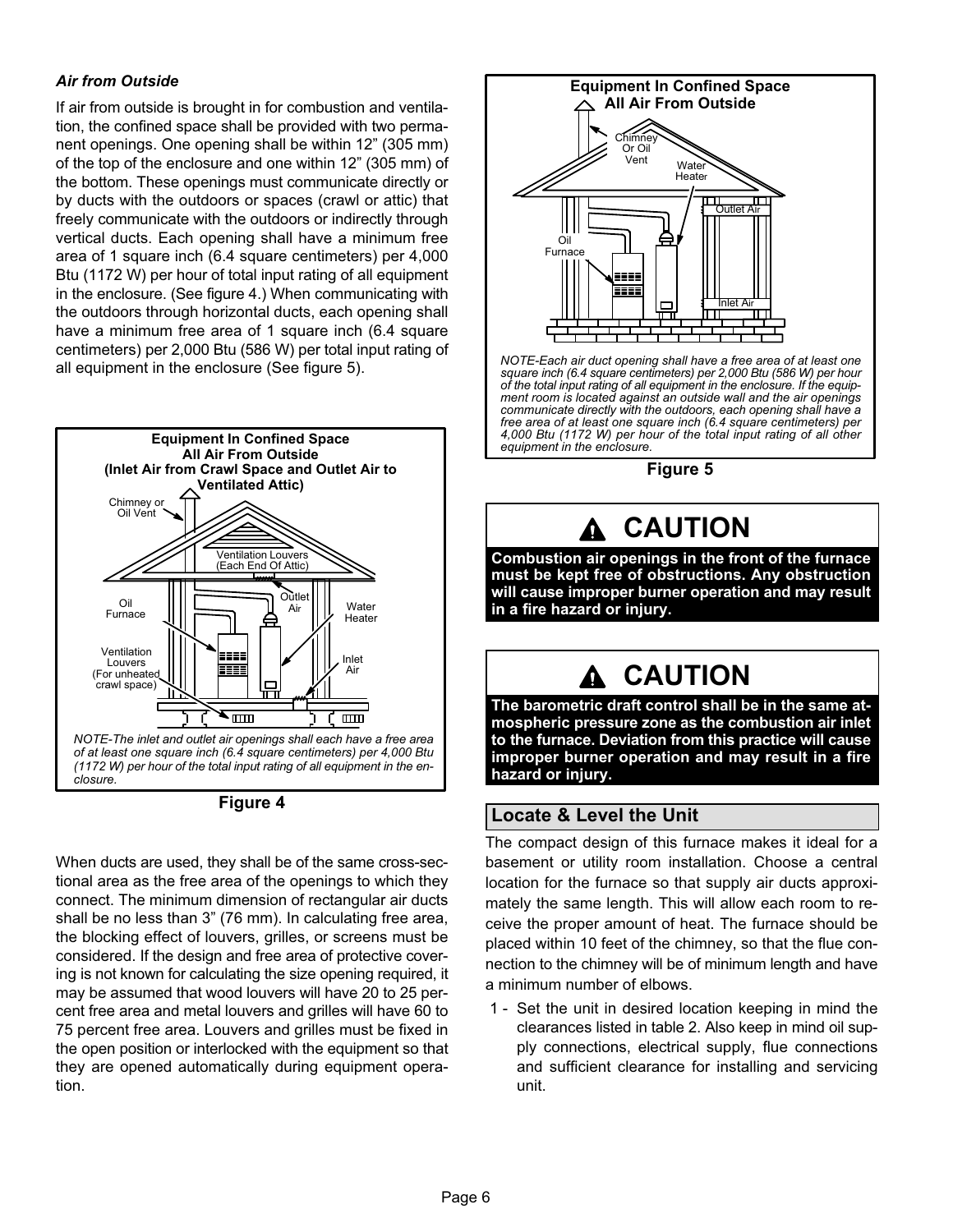2 − Level the unit from side−to−side and from front−to−rear. If the furnace is not level, place fireproof wedges or shims between the low side of the furnace and the floor. Make sure the weight of the furnace is distributed evenly on all four corners. Strain on sides of cabinet may occur if furnace weight is not evenly distributed. This strain can cause cracking and popping noises .

### Nozzle Adjustment

Neither the nozzle setting nor the air adjustments are factory set. The furnace is fire−tested and the limit control is checked to make sure it functions properly; no factory settings are made. During installation, the furnace must be adjusted to ensure proper operation. The installing dealer/ contractor must have and use proper test equipment in order to correctly adjust the oil furnace. Proper testing equipment is required to ensure correct operation of the unit. The use of test equipment is more critical than ever due to tighter tolerances needed to keep the furnace operating efficiently.

Among the required test equipment for an oil furnace, the proper combustion test kit should contain the following:

- Draft gauge
- $CO<sub>2</sub>$  or  $O<sub>2</sub>$  Analyzer
- Smoke tester
- Pressure gauge
- High temperature thermometer
- Oil vacuum gauge
- Beckett T−501 or Z−2000 nozzle gauge
- Knowledge of proper test equipment operation

### **CAUTION**

Improper nozzle and/or air adjustment of this unit may result in sooting problems. Refer to the following section for correct adjustment procedures.

#### Nozzle Adjustment

Proper adjustment of the nozzle assembly is critical. Before the flue pipe and oil lines are installed, the nozzle assembly must be checked for proper depth and alignment. You must remove the entire burner assembly (not just the nozzle) from the furnace to check the nozzle depth and alignment. The smaller sized firing nozzle has been factory−installed. This should be verified by the installer. A larger nozzle has been provided in the bag assembly for use with OF23V−120 and −154 units. Inspect the spark transformer leads also to ensure they are still attached to the electrodes.

The burner assembly is attached to the vestibule panel by three nuts. Slots are provided in the mounting flange for removing the burner assembly from the vestibule. Loosen the nuts and turn the whole burner assembly clockwise (figure 6) to remove the entire burner assembly from the furnace. There is adequate wire to remove the burner without disconnecting wires. Once removed, turn the burner around in the vest panel area.



Figure 6

To correctly check and adjust the nozzle depth and alignment, use the Beckett T−501 or Z−2000 gauge.

To check the oil nozzle depth, insert the small end of the gauge into the end of the cone and measure from the flat of the end cone to the face of the nozzle. When nozzle depth is correct, the tip of the nozzle should just touch the end of the gauge. Refer to the illustration sheet provided with the gauge. Note that the scale side of the gauge is not used for this purpose. If necessary, loosen the escutcheon plate securing screw and slide the entire nozzle assembly forward or backward within the air tube (figure [7](#page-7-0)). Re−secure escutcheon plate screw when adjustment is completed.

To check nozzle alignment, again insert the small end of gauge into the end cone and measure the nozzle and electrode alignment against the center lines marked on the gauge (again refer to enclosed illustration sheet). If the nozzle is not centered, but found to be too far left or right, a new nozzle assembly will need to be ordered. Do not attempt to adjust by bending the 90 degree elbow in the oil line.

Take care to properly re−install burner assembly when nozzle adjustment has been completed.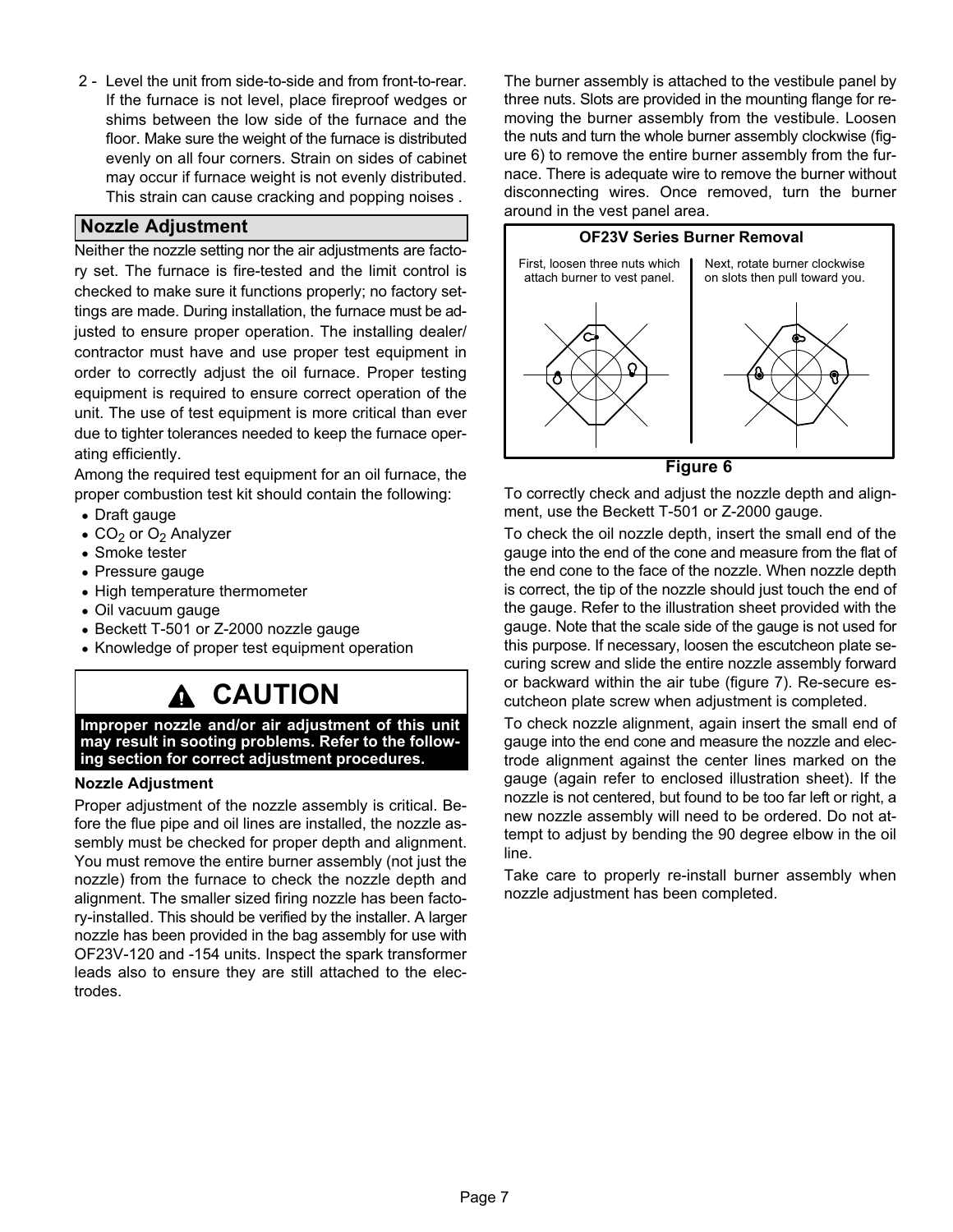<span id="page-7-0"></span>

### Figure 7

### Indoor Coil Placement

In cooling / heat pump applications, Lennox recommends that the indoor coil be installed at least 4 inches above the top of the furnace cabinet to allow proper airflow. If coil cabinet does not provide proper clearance, use field−fabricated transition.

Venting

### WARNING

Combustion air openings in front of the furnace must be kept free of obstructions. Any obstruction will cause improper burner operation and may result in a fire hazard.

### **A WARNING**

The barometric draft control shall be in the same atmospheric pressure zone as the combustion air inlet to the furnace. Deviation from this practice will cause improper burner operation and may result in a fire hazard.

### CAUTION

Do not store combustible materials near the furnace or supply air ducts. The material (such as paint, motor oil, gasoline, paint thinner, etc.) may ignite by spontaneous combustion creating a fire hazard.

Prior to installation of unit, make a thorough inspection of the chimney to determine whether repairs are necessary. Make sure the chimney is properly constructed and sized according to the requirements of the National Fire Protection Association. The smallest dimensions of the chimney should be at least equal to the diameter of the furnace vent connector. Make sure the chimney will produce a steady draft sufficient to remove all the products of combustion from the furnace. A draft of at least .04" w.c. (9.9 Pa) is required during burner operation.

- 1 − Local building codes may have more stringent installation requirements and should be consulted before installation of unit.
- 2 The vent connector should be as short as possible to do the job.
- 3 − The vent connector should not be smaller than the outlet diameter of the vent outlet of the furnace.
- 4 − Pipe should be at least 24 gauge galvanized.
- 5 − Single wall vent pipe should not run outside or through any unconditioned space.
- 6 − Chimney should extend 3 feet (0.9 m) above highest point where the vent passes through the roof, and 2 feet (0.6 m) higher than any portion of a building within a horizontal distance of 10 feet (3 m).
- 7 The vent must not pass through a floor or ceiling. Clearances to single wall vent pipe should be no less than 6" (152 mm); more if local codes require it.
- 8 The vent may pass through a wall where provisions have been made for a thimble as specified in the Standards of the National Board of Fire Underwriters. See figure 8.



Figure 8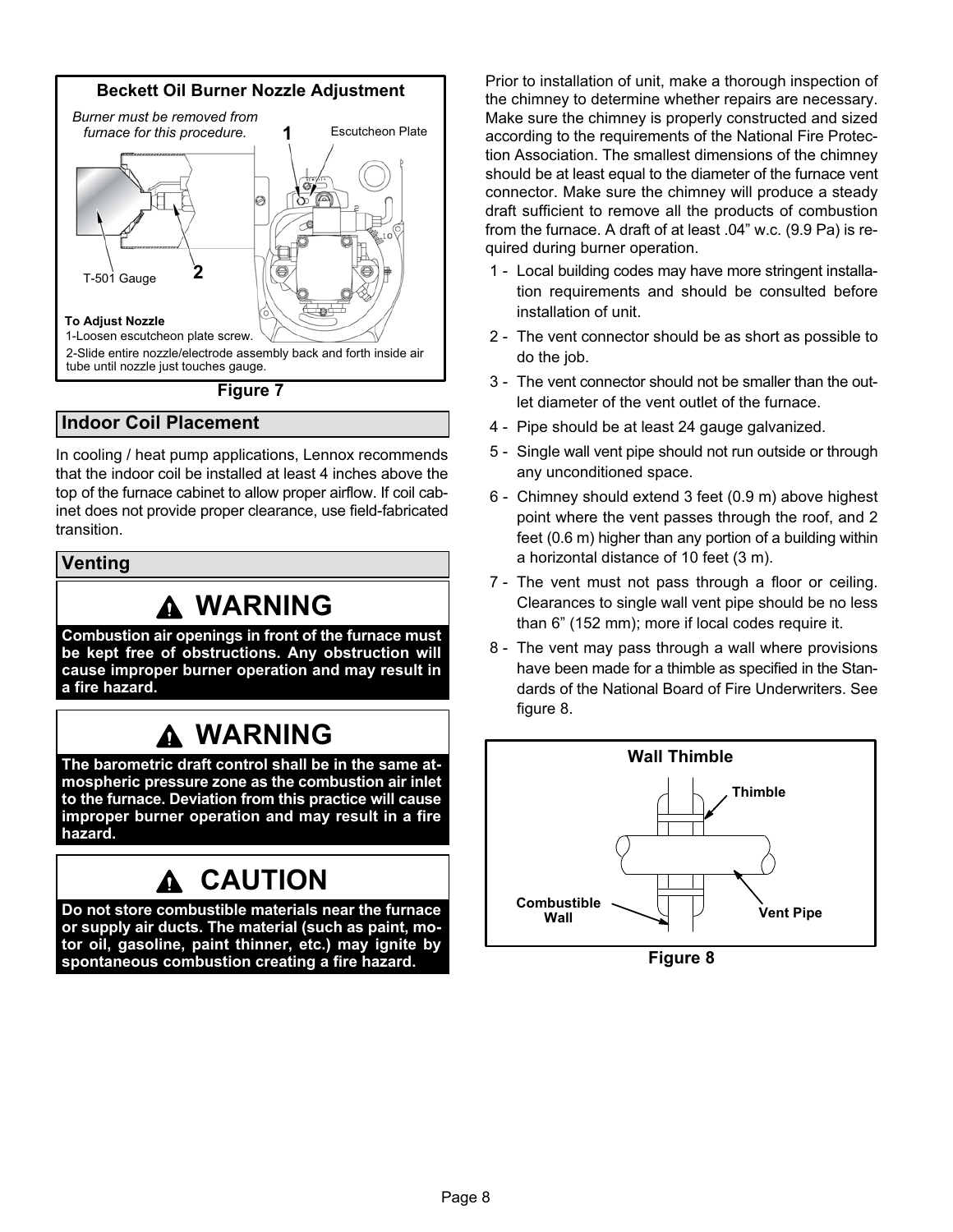

#### Figure 9

- 9 The vent pipe should slope upward toward the chimney on horizontal run at least 1/4 inch (6 mm) to the foot (0.3 m) and should be supported by something other than the furnace, such as isolation hangers. See figure 9.
- 10 Extend the vent pipe into the chimney so that it is flush with the inside of the chimney liner. Seal the joint between the pipe and the liner.
- 11 − The furnace shall be connected to either a factory−built chimney or vent which complies with a recognized standard, or to a masonry or concrete chimney which has been lined with a material acceptable to the authority having jurisdiction.

### WARNING

This furnace is certified for use with type "L" vent. -B" vent must not be used with oil furnaces.





- 12 − When two or more appliances vent into a common vent, the area of the common vent should not be less than the area of the largest vent or vent connection plus 50% of the area of the additional vent or vent connection. Chimney must be able to sufficiently vent all appliances operating at the same time.
- 13 The vent pipe shall not be connected to a chimney vent serving a solid fuel appliance or any mechanical draft system.
- 14 All unused chimney openings should be closed.
- 15 − All vent pipe run through unconditioned areas or outside shall be constructed of factory built chimney sections. See figure 10.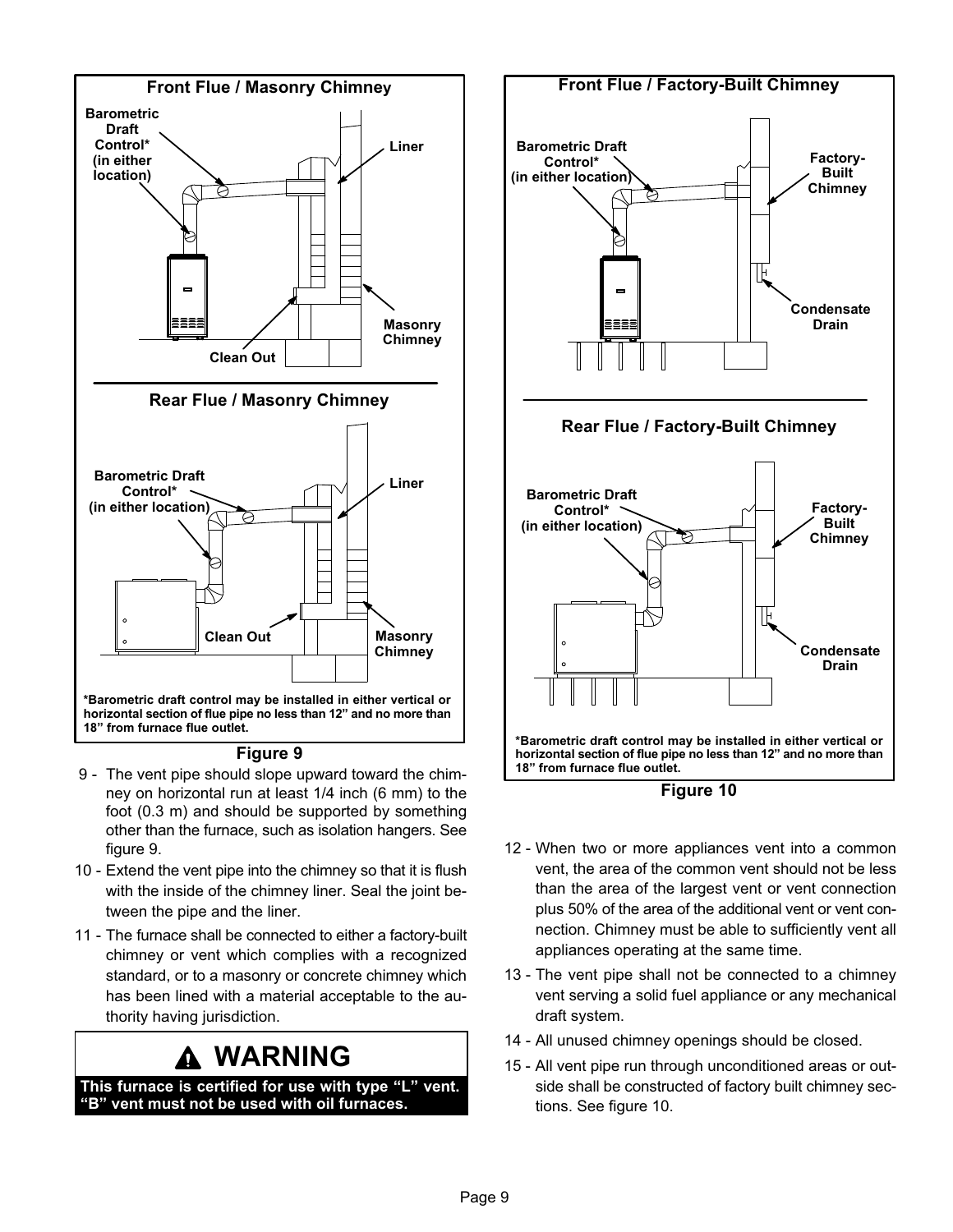- 16 − Where condensation of vent gas is apparent, the vent should be repaired or replaced. Accumulation of condensation in the vent is unacceptable.
- 17 Vent connectors serving this appliance shall not be connected into any portion of mechanical draft systems operating under positive pressure.
- 18 Keep the area around the vent terminal free of snow. ice and debris.

NOTE − If vent pipe needs to exit from side of cabinet, use the pilot hole (located on either side of the unit) to cut a 6" (152 mm) round hole. Attach finishing plate (provided) with four sheet metal screws to cover rough edges.

### Removal of Unit from Common Venting System

In the event that an existing furnace is removed from a venting system commonly run with separate appliances, the venting system is likely to be too large to properly vent the remaining attached appliances. The following test should be conducted while each appliance is in operation and the other appliances not in operation remain connected to the common venting system. If venting system has been installed improperly, the system must be corrected as outlined in the previous section.

- 1 Seal any unused openings in the common venting system.
- 2 − Visually inspect venting system for proper size and horizontal pitch and determine there is no blockage or restriction, leakage, corrosion or other deficiencies which could cause an unsafe condition.
- 3 − Insofar as is practical, close all building doors and windows and all doors between the space in which the appliances remaining connected to the common venting system are located and other spaces of the building. Turn on clothes dryers and any appliances not connected to the common venting system. Turn on any exhaust fans, such as range hoods and bathroom exhausts, so they will operate at maximum speed. Do not operate a summer exhaust fan. Close fireplace dampers.
- 4 − Following the lighting instruction on the unit, place the appliance being inspected in operation. Adjust thermostat so appliance will operate continuously.
- 5 − Test for spillage using a draft gauge.
- 6 − After it has been determined that each appliance remaining connected to the common venting system properly vents when tested as outlined above, return doors, windows, exhaust fans, fireplace dampers and any other fuel burning appliance to its previous condition of use.
- 7 If improper venting is observed during any of the above tests, the common venting system must be corrected.

### Flue Connections

### IMPORTANT

When flue pipe is installed at less than minimum clearance listed in table 2, radiation shields must be installed. See [11.](#page-10-0)

For front flue models, the enclosed exhaust pipe ring may be used for pipe to exit the left or right side of cabinet. Center line marks are provided in cabinet.

Use 24 gauge or heavier galvanized smoke pipe and fittings to connect furnace to vent. Connect flue pipe to chimney using the least number of elbows and angles possible. Flue pipe or vent connector must be inserted into the chimney so that it is flush with the inside of the vent liner. No reduction in diameter of flue pipe is acceptable. It is best to have flue pipe as short and direct as possible. Where two or more appliances vent into a common flue, the area of the common flue should be at least equal to the area of the largest flue or vent connector, plus 50% of the area of any additional flues or vent connectors. Install the barometric draft control (provided) and flue pipe according to instructions packed with control.

Inspect flue pipe annually. Clean soot or ash from flue pipe, if necessary. If pipe is rusted, replace.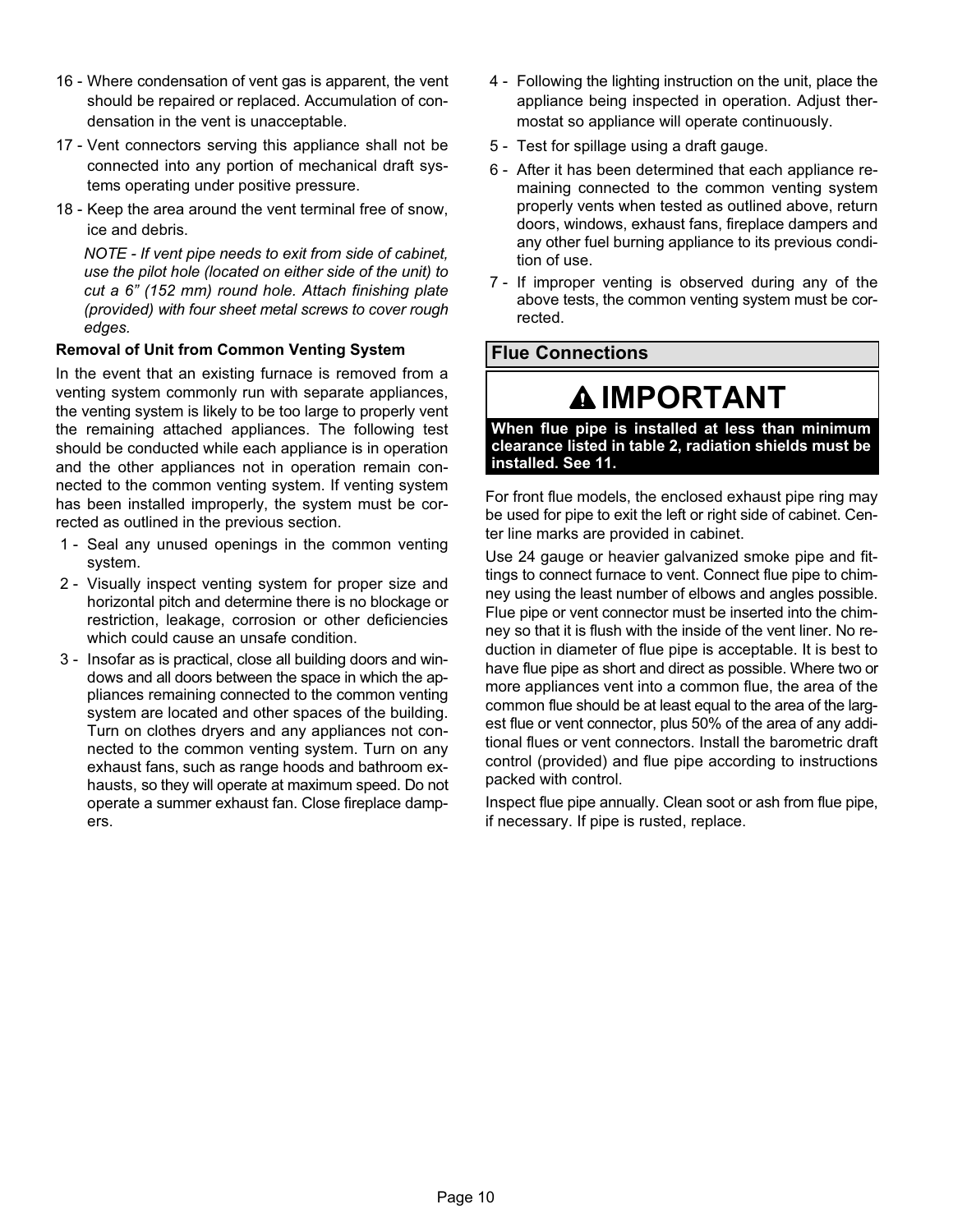<span id="page-10-0"></span>

#### Figure 11

#### Barometric Draft Control Installation

Install the provided barometric draft control in the flue pipe at least 12 inches beyond the furnace flue outlet to provide space for flue gas sampling. The barometric draft control may be installed in either vertical or horizontal sections of the flue pipe; however, it should be positioned no more than 18" beyond the furnace flue outlet. Follow the instructions packed with the barometric draft control.

#### Alternate Side Flue Connections

The vent pipe may exit the top or sides of the cabinet. A hole is provided in the top cap for top exit. For side exit, locate the center hole punched in the side of the cabinet. See unit dimensions on page 2. Using it as the center point, cut a 6 inch (152 mm) round hole in the cabinet's side. Install the barometric draft control within 18 inches of the furnace flue outlet. Attach the provided finishing plate to cover rough edges.

### Supply & Return Air Plenums

Secure return air plenum to unit using sheet metal screws. NOTE − The following are suggested procedures that should be followed when installing the supply air plenum. 1 - Use sealing strips of fiberglass.

- 2 − In all cases, the plenum should be secured to furnace or evaporator cabinet with sheet metal screws.
- $\lvert \bigwedge \rvert$   $\lvert \bigvee \rvert$   $\lvert \bigvee \rvert$   $\lvert \bigvee \rvert$   $\lvert \bigvee \rvert$   $\lvert \bigvee \rvert$   $\lvert \bigvee \rvert$   $\lvert \bigvee \rvert$   $\lvert \bigvee \rvert$   $\lvert \bigvee \rvert$   $\lvert \bigvee \rvert$   $\lvert \bigvee \rvert$   $\lvert \bigvee \rvert$   $\lvert \bigvee \rvert$   $\lvert \bigvee \rvert$   $\lvert \bigvee \rvert$   $\lvert \bigvee \rvert$

 $\mathbb{Z}$   $\blacksquare$  $\begin{bmatrix} 1 \end{bmatrix}$   $\begin{bmatrix} 1 \end{bmatrix}$   $\begin{bmatrix} 3 \end{bmatrix}$   $\begin{bmatrix} 1 \end{bmatrix}$   $\begin{bmatrix} 2 \end{bmatrix}$   $\begin{bmatrix} 3 \end{bmatrix}$  Use the following guidelines and table [5](#page-11-0) when determining <del></del> E∈ÉÉÉE E The Muslim of the whether to use a single-or two-stage oil pump. lift involved, do not exceed the capability of the oil pump.

(Henry stem with the oil tank above the control of the oil tank above the control of the control of the control of the control of the control of the control of the control of the control of the control of the control of t V See note 2 | <sup>A</sup> Fl computed burner, or a one-pipe system with no more than an 8-ft.  $\Box$   $\Box$   $\Box$   $\Box$   $\Box$   $\Box$   $\Box$  of the fuel pump is required on initial start up. Failure to  $\mathcal{F}$   $\Box$   $\Box$   $\Box$   $\Box$   $\Box$   $\Box$  bleed air from the oil pump could result in an air lock/oil (2.4m) lift and a vacuum of 6" (152 mm) Hg or less, a single− stage fuel pump with a supply line should be adequate without a separate return line. See figure 12. Manual bleeding starvation condition.

> NOTE − As an extra precaution, cycle heating on and off ten times after bleeding air from the oil pump. This will elimi-

> To determine pipe sizing for a one−pipe application, refer to table 3.



Figure 12 Table 3 One−Pipe Oil Line Sizing

| <b>Line Length</b> | <b>Pipe Diameter (OD Tubing)</b> |
|--------------------|----------------------------------|
| $0-50'$ (15 m)     | $3/8$ " (10 mm)                  |
| $51-100'$ (15 m)   | $1/2$ " (12 mm)                  |

#### Two−Pipe System

When using a two−pipe system with the oil tank below the level of the burner, a single−stage fuel pump should be used in lift conditions of up to 10 feet (3 m) and/or a vacuum of 12" Hg or less. See figure [13](#page-11-0). Use a two−stage fuel pump when lift exceeds 10 feet (3 m) and/or the vacuum is in the range of 12" Hg to 17" Hg.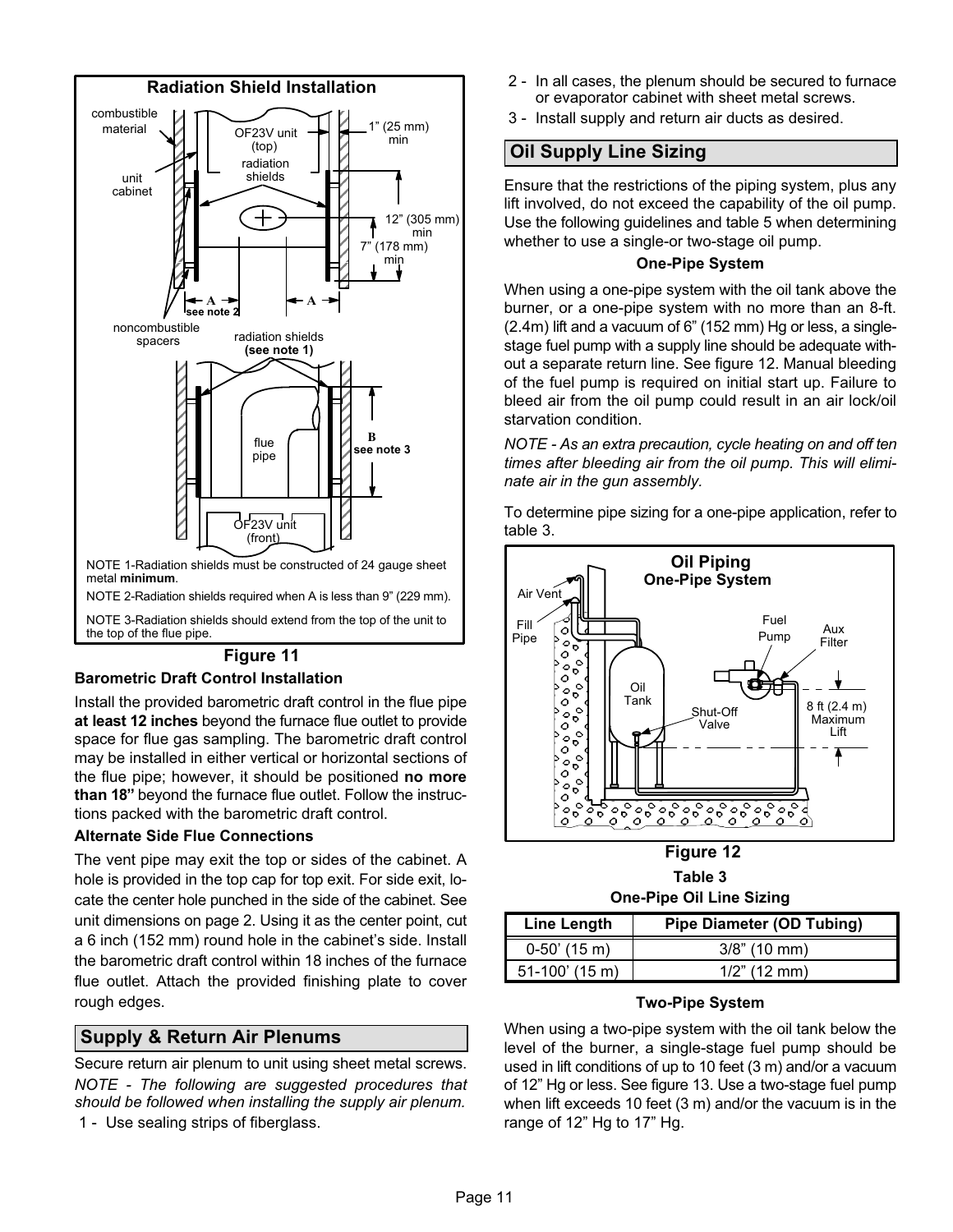<span id="page-11-0"></span>Both conditions require that you use a two−pipe system, which consists of a return line that purges the fuel pump of air by returning it to the tank. To determine the run and lift for piping, refer to table 4.



#### Figure 13

Use continuous lengths of heavy wall copper tubing or steel pipe for oil supply pipe. Install oil supply pipe under floor or near walls to protect it from damage. Avoid running pipes along joists or reverberating surfaces. Always use flare fittings. All fittings must be accessible. Do not use compression fittings.

### **AIMPORTANT**

Both oil supply and return pipes must be submerged in oil in the supply tank.

| Table 4                              |  |
|--------------------------------------|--|
| Two-Pipe Maximum Pipe Length (H + R) |  |

|              | 3450 RPM - 3 GPH (11.4 LPH) |          |                    |          |  |  |  |  |  |  |
|--------------|-----------------------------|----------|--------------------|----------|--|--|--|--|--|--|
| Lift "H"     | 3/8" (10 mm) OD<br>Tubing   |          | $1/2$ " (12 mm) OD |          |  |  |  |  |  |  |
|              |                             |          | Tubing             |          |  |  |  |  |  |  |
|              | Single                      | Two      | Single             | Two      |  |  |  |  |  |  |
|              | Stage                       | Stage    | Stage              | Stage    |  |  |  |  |  |  |
| U,           | 84'                         | 93'      | 100'               | 100'     |  |  |  |  |  |  |
| (0.0 m)      | (25.6 m)                    | (28.3 m) | (30.5 m)           | (30.5 m) |  |  |  |  |  |  |
| $2^{\prime}$ | 73'                         | 85'      | 100'               | 100'     |  |  |  |  |  |  |
| (0.6 m)      | (22.3 m)                    | (25.9 m) | (30.5 m)           | (30.5 m) |  |  |  |  |  |  |
| $4^"$        | 63'                         | 77'      | 100'               | 100'     |  |  |  |  |  |  |
| (1.2m)       | (19.2 m)                    | (23.5 m) | (30.5 m)           | (30.5 m) |  |  |  |  |  |  |
| 6'           | 52'                         | 69'      | 100'               | 100'     |  |  |  |  |  |  |
| (1.8m)       | (15.8 m)                    | (21.0 m) | (30.5 m)           | (30.5 m) |  |  |  |  |  |  |
| 8'           | 42'                         | 60'      | 100'               | 100'     |  |  |  |  |  |  |
| (2.4m)       | $(12.8 \text{ m})$          | (18.3 m) | (30.5 m)           | (30.5 m) |  |  |  |  |  |  |
| 10'          | 31'                         | 52'      | 100'               | 100'     |  |  |  |  |  |  |
| (3.0m)       | (9.4 m)                     | (15.9 m) | (30.5 m)           | (30.5 m) |  |  |  |  |  |  |
| $12^7$       | 21'                         | 44'      | 83'                | 100'     |  |  |  |  |  |  |
| (3.7m)       | (6.4 m)                     | (13.4 m) | (25.3 m)           | (30.5 m) |  |  |  |  |  |  |
| 14'          |                             | 36'      | 41'                | 100'     |  |  |  |  |  |  |
| (4.3m)       |                             | (11.0 m) | (12.5 m)           | (30.5 m) |  |  |  |  |  |  |
| 16'          |                             | 27'      |                    | 100'     |  |  |  |  |  |  |
| (4.9m)       |                             | (8.2 m)  |                    | (30.5 m) |  |  |  |  |  |  |
| 18'          |                             |          |                    | 76'      |  |  |  |  |  |  |
| (5.5m)       |                             |          |                    | (23.2 m) |  |  |  |  |  |  |

Table 5 Fuel Pump Usage

| Pump              | <b>Piping Application</b> | <b>Maximum Lift (vacuum)</b>                  |  |  |  |  |  |  |  |  |
|-------------------|---------------------------|-----------------------------------------------|--|--|--|--|--|--|--|--|
| Single-Stage Pump | One-Pipe System           | 8 ft. (6" Hg vacuum)                          |  |  |  |  |  |  |  |  |
|                   | Two-Pipe System           | 10 ft. (12" Hg vacuum)                        |  |  |  |  |  |  |  |  |
| Two-Stage Pump    | Two-Pipe System           | 10 ft. or greater<br>$(12"$ to 17" Hg vacuum) |  |  |  |  |  |  |  |  |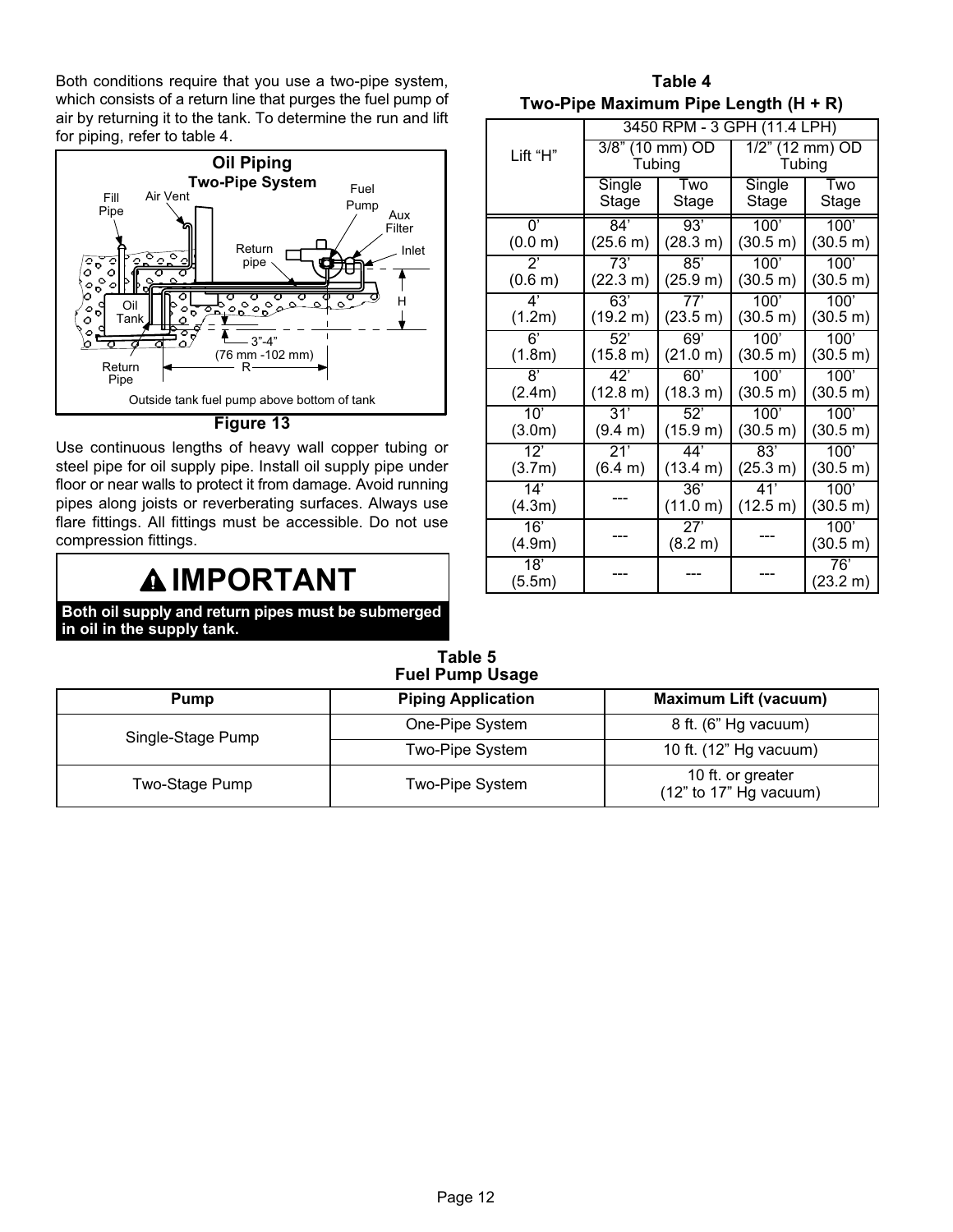### Oil Supply Line & Filter Connections

#### One−Pipe Systems

### CAUTION

#### Do not install the bypass plug into the pump on one− pipe systems.

The burner is shipped with a single−stage fuel pump set for one−pipe operation. For one−pipe systems, the oil supply pipe is connected to the inlet tap on the pump. A one−pipe system should only be used where there is gravity oil flow to the pump or there is no more than 8 ft. of vertical lift (or 6 in. Hg) from the oil tank to the fuel pump.

- 1 Connect the inlet pipe to the pump inlet. Start the burner.
- 2 Turn the bleed valve one turn counterclockwise.
- 3 − Bleed the unit until all air bubbles disappear. NOTE − Hurried bleeding will prevent the unit from operating properly.
- 4 If necessary, put GeniSys<sup>™</sup> primary control into its 4−minute pump priming mode. Refer to table [10.](#page-22-0)
- 5 Tighten the bleed valve securely.

#### Two−Pipe Systems (Figure [13\)](#page-11-0)

If the installation requires a two−pipe operation, install the bypass plug included in the bag which is attached to the pump. To convert the pump, install the bypass plug according to the provided pump instructions. Notice in the twopipe system the return pipe must terminate in the tank 3" (76 mm) to 4" (102 mm) above the supply inlet. Ensure the return pipe terminates at the correct measurement or air may escape into the system. This could result in loss of prime.

NOTE− If using an outside tank in cold climates a number one fuel or an oil treatment is strongly recommended. Contact your oil supplier for oil treatment, if necessary.

- 1 Remove 1/4" plug from return port.
- 2 − Insert bypass plug and tighten it.
- 3 − Attach the return and inlet pipes. Start the burner. Air bleeding is automatic.

NOTE − If a faster bleed is necessary, open the bleed valve.

 4 − The return pipe must terminate 3" to 4" above the supply pipe inlet.

NOTE − If the return pipe does not terminate where it should, air may enter the system, and prime may be lost.

An oil filter is required for all models. Install filter inside the building between the tank shut-off valve and the burner. Locate filter close to (but at least 3 feet away from) the burner for easy maintenance. Table 6 lists the filters for the OF23V furnace.

Consult the burner manufacturer's instructions that are included with the unit for further details concerning oil supply pipe connections.

### Table 6 Oil Filters (All Models)

| <b>Oil Filters</b>                                 | Cat.<br><b>Number</b> |
|----------------------------------------------------|-----------------------|
| 10 micron filter (no mounting bracket)             | 81P89                 |
| 10 micron filter (mounting bracket)                | 53P92                 |
| 10 micron replacement cartridge for filter, 45 gph | 53P93                 |
| Filter restriction indicator gauge                 | 53P90                 |

### Leak Check

After oil piping is completed, carefully check all piping connections (factory and field) for oil leaks.

#### Oil Line Heater (Optional)

A heater for the oil pipe is available for applications that are located in cold climates. The heater warms the oil pipe to assist the initial start−up. An oil line heater is available from Beckett using part number 51621 (Beckett Start Helper).

### Electrical Wiring

All wiring must conform to the National Electric Code (NEC), or Canadian Electric Code (CEC) and any local codes. Refer to figure [14](#page-13-0) for typical unit wiring diagram. See figures and for field wiring. Refer to figure [18](#page-18-0) for terminal designations on blower control.

- 1 Refer to appliance rating plate for proper fuse size.
- 2 − Install room thermostat and make wire connections to the fan control board. Avoid installing thermostat on an outside wall or where it can be affected by radiant heat. Set the adjustable heat anticipator on thermostat according to the wiring diagram sticker provided on unit.
- 3 − Install a separate fused disconnect switch near unit so power can be shut off for servicing.
- 4 − Complete line voltage wiring from disconnect switch near unit to make-up box. NOTE − An equipment ground screw is provided. Refer to unit wiring diagram. Ground unit using a suitable ground wire.
- 5 − Any 120V accessory rated up to 1 amp can be connected to the EAC terminal on the A15 ST9103A control. The EAC terminal is energized when the blower is in operation.
- 6 − A 24V dehumidistat or ComfortSense® 7000 input (from terminal D) can be connected to the reverse−acting HUM terminal on the A54 blower control. See figure [18](#page-18-0).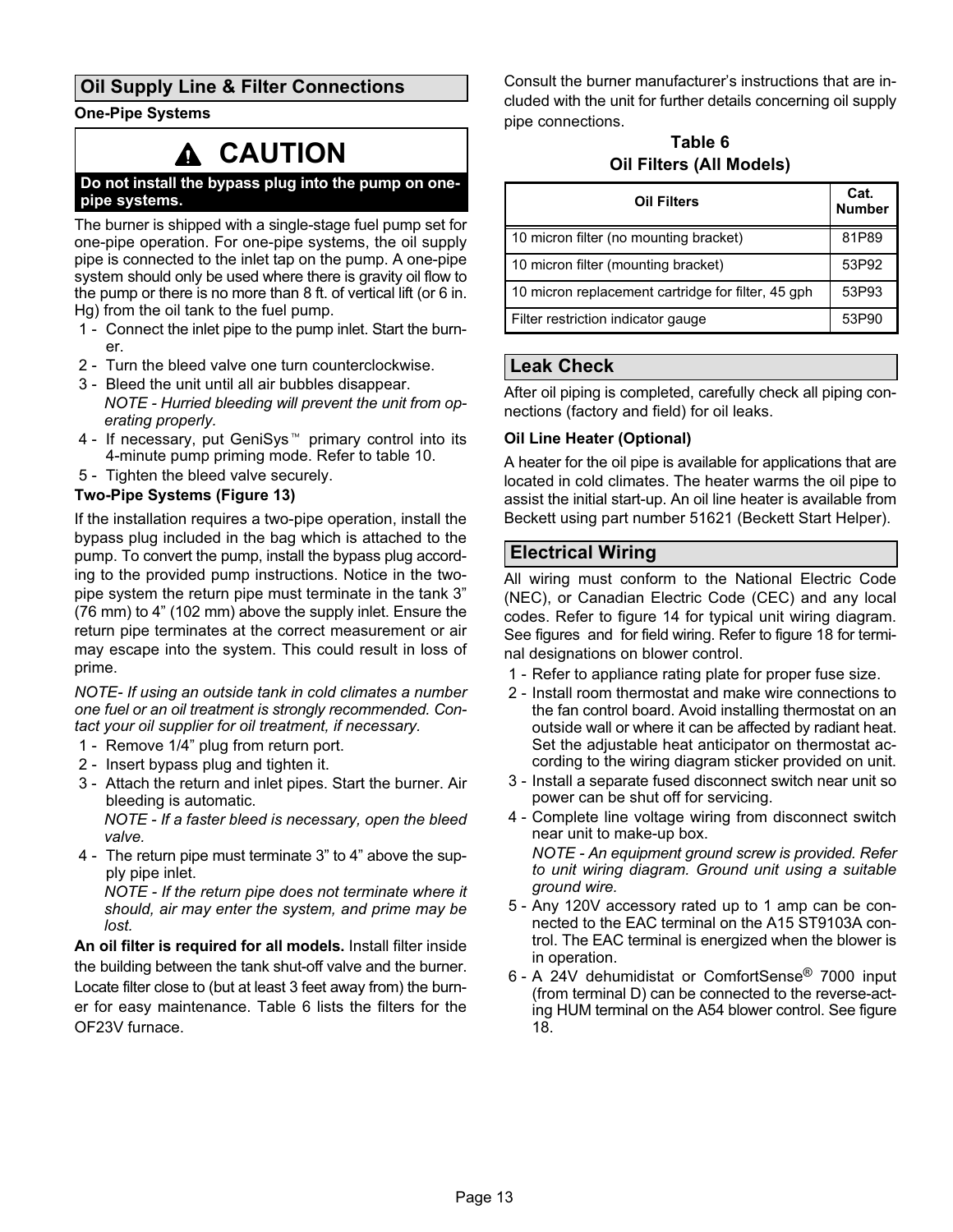## **A WARNING**

<span id="page-13-0"></span>Run 24V Class II wiring only through specified low voltage opening. Run line voltage wiring only through specified high voltage opening. Do not combine voltage in one opening.

# **A CAUTION**

Use copper conductors only.

# **A IMPORTANT**

If using a programmable thermostat, be sure to use a type of thermostat that retains its memory in event of a power loss.



Figure 14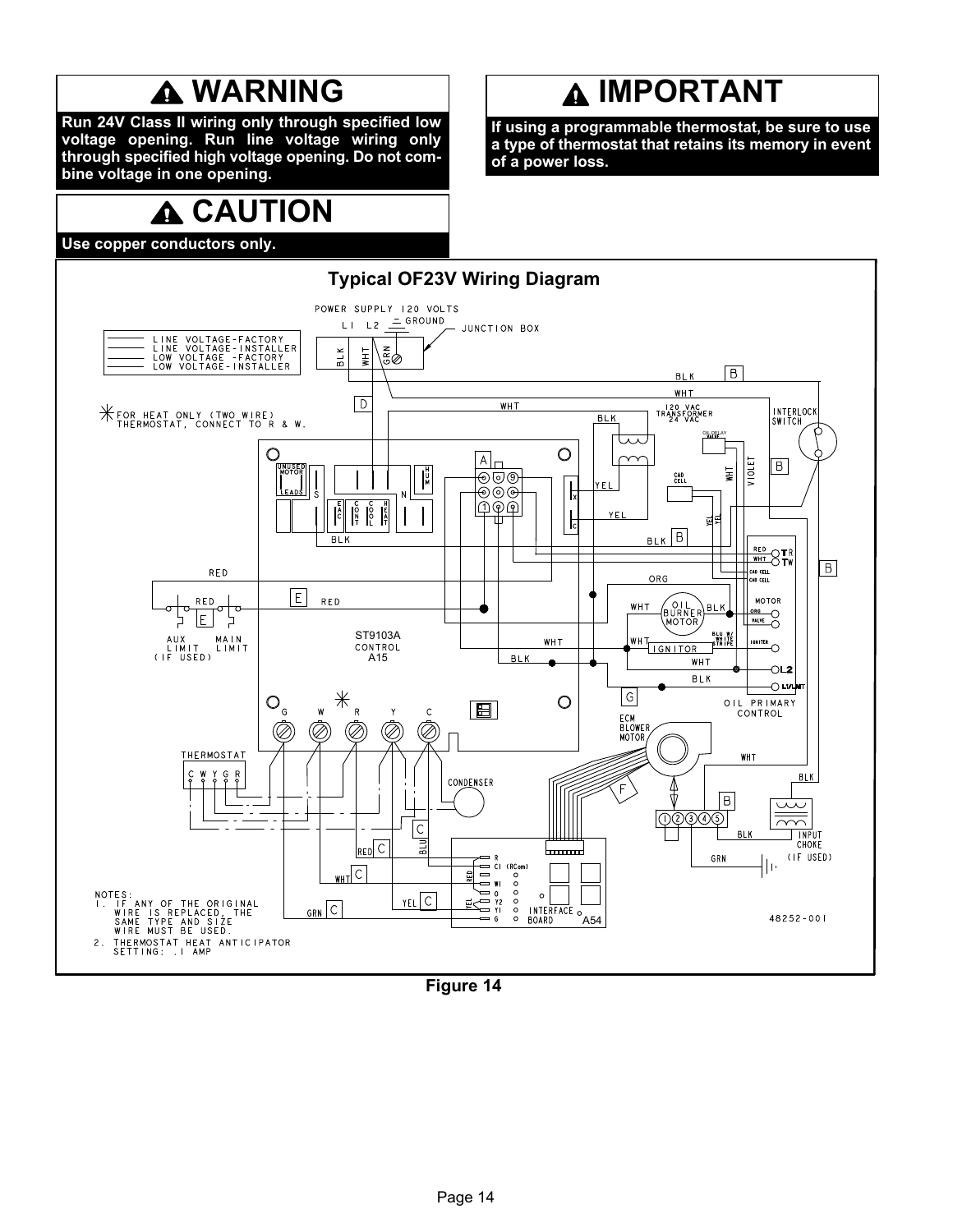

Figure 15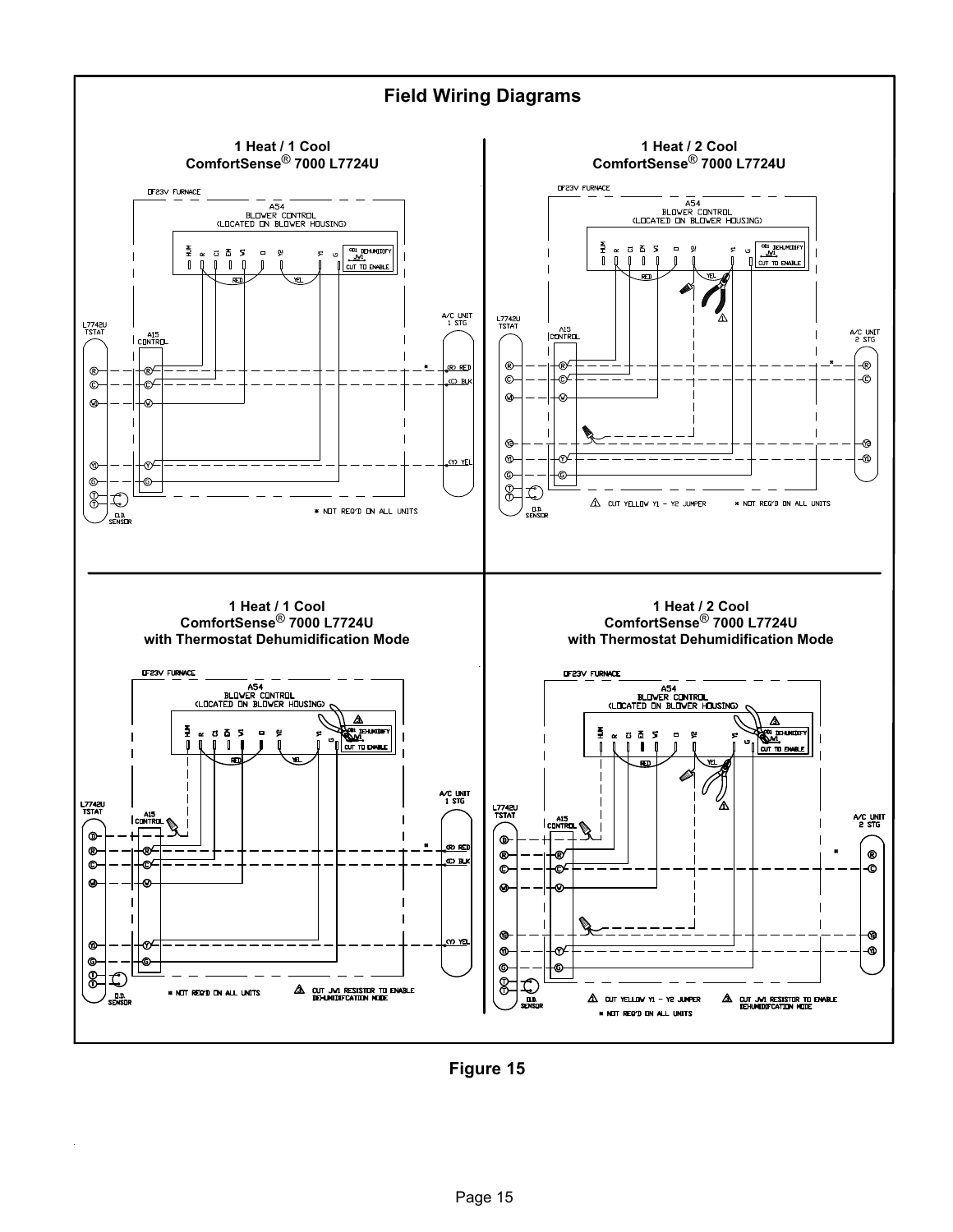

Figure 16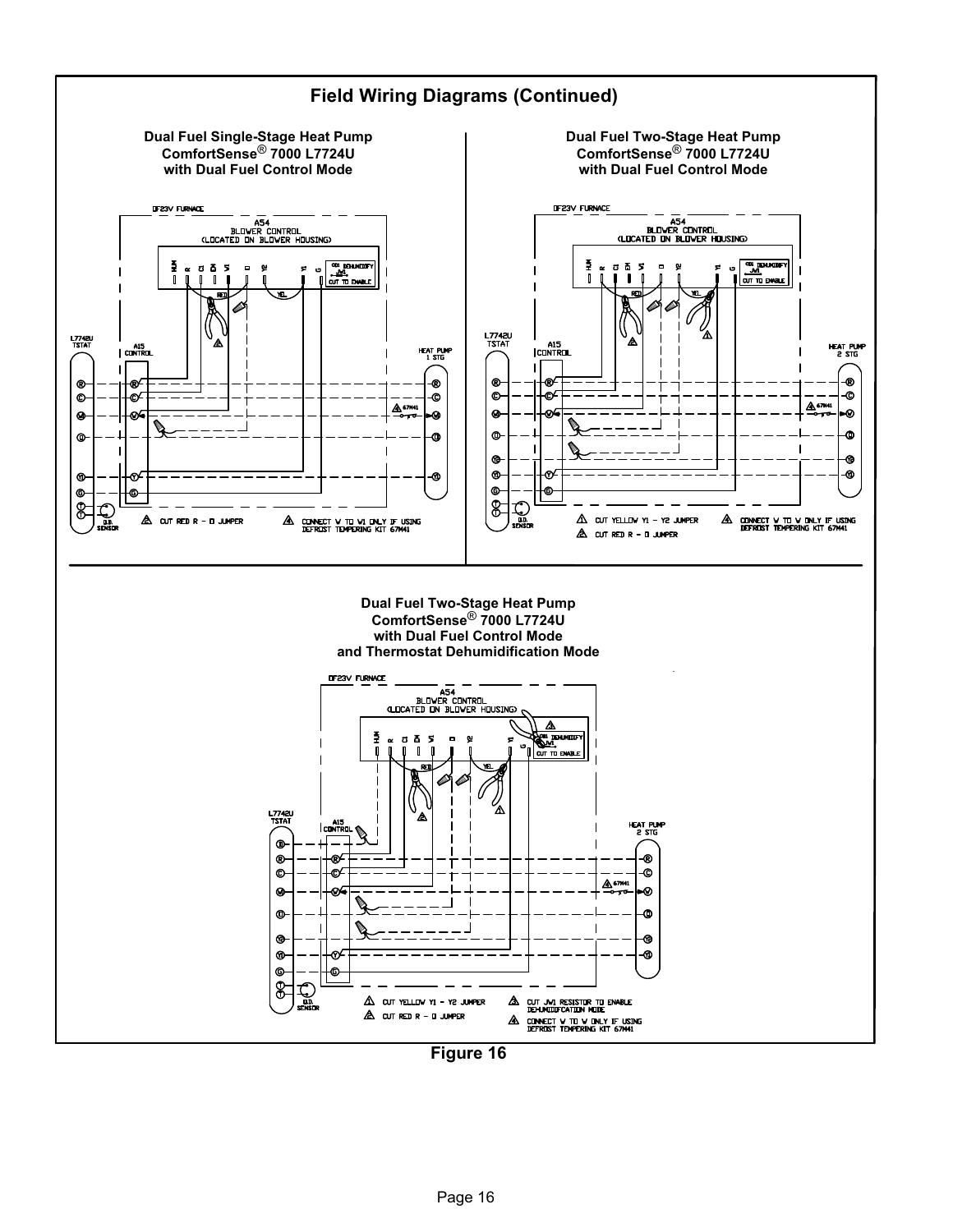Blower Control (A54)

### WARNING

Electric shock hazard. Can cause injury or death. Before attempting to perform any service or maintenance, turn the electrical power to unit OFF at disconnect switch(es). Unit may have multiple power supplies.

OF23V units are equipped with a variable speed blower motor which is capable of maintaining a specified CFM throughout the external static range. The blower motor is controlled by jumper selections made on the A54 blower control. Jumpers are available to select both heating and cooling blower speeds, as well as adjustment rates for cooling blower speeds and a test mode. Blower control settings and operation are described in this section.

The units are factory−set for nominal airflow for each model. Figure [18](#page-18-0) shows the blower control. Use table [7](#page-18-0) to determine the correct air volume for operation in heat and cool mode.

Read this section thoroughly before adjusting the jumpers to obtain the appropriate blower speed.

To change jumper positions, gently pull the jumper off the pins and re−position it across the pins that will give the desired blower speed. The following section outlines the different jumper selections available and conditions associated with each one (see figure [18](#page-18-0)).

## IMPORTANT

The unit is not designed for use with the Harmony zone control system.

### COOL (single-stage systems)

The COOL jumper is used to determine the CFM during cooling operation. This jumper selection is activated for cooling when Y1 is energized. A factory−installed jumper from Y1 to Y2 allows single−stage cooling.

The blower motor runs at 82% CFM for the first 7−1/2 minutes of each cooling demand to allow for greater humidity removal and to conserve energy. If, after 7−1/2 minutes, the Y demand is not met, 100% CFM is supplied until the demand is satisfied.



When the demand for cool is met, the blower ramps down to 82% CFM for 60 seconds, then turns off.

### COOL (two-stage systems)

This unit is factory−wired for single−stage cooling. For two−stage cooling operation, you must cut the jumper wire from Y1 to Y2 on the A54 blower control. Cut the jumper close to the Y1 terminal to allow a pigtail connection with the remaining wire from the Y2 terminal and a wire connected to the Y2 terminal of the two−stage thermostat. Refer to field wiring diagrams.

A thermostat call for first-stage cooling closes the R to Y1 circuit on the A54 blower control. The blower motor runs at 57% CFM for the first 7−1/2 minutes of the 1st−stage cooling demand. After 7−1/2 minutes, the blower motor runs at 70% CFM until the first−stage demand is satisfied.



If first−stage cooling does not satisfy the demand, the thermostat calls for 2nd-stage cooling, closing the R to Y2 circuit on the A54 blower control. The blower motor ramps up to 100% CFM.

When the Y2 demand is met, the blower ramps down to Y1 at 70% CFM until Y1 is met, and ramps down to 57% CFM for 1 minute, then turns off.

### Heat Pump

### IMPORTANT

For heat pump operation, cut the jumper between R and O near the R terminal of A54 and connect the pigtail to the thermostat O wire (A54 board "O" to thermostat "O"). See figure 17.

In heat pump mode, a call for heat pump operation follows the same sequence as a call for cooling, with the exception that there is a 30−second blower ramp−up to blower CFM.



Figure 17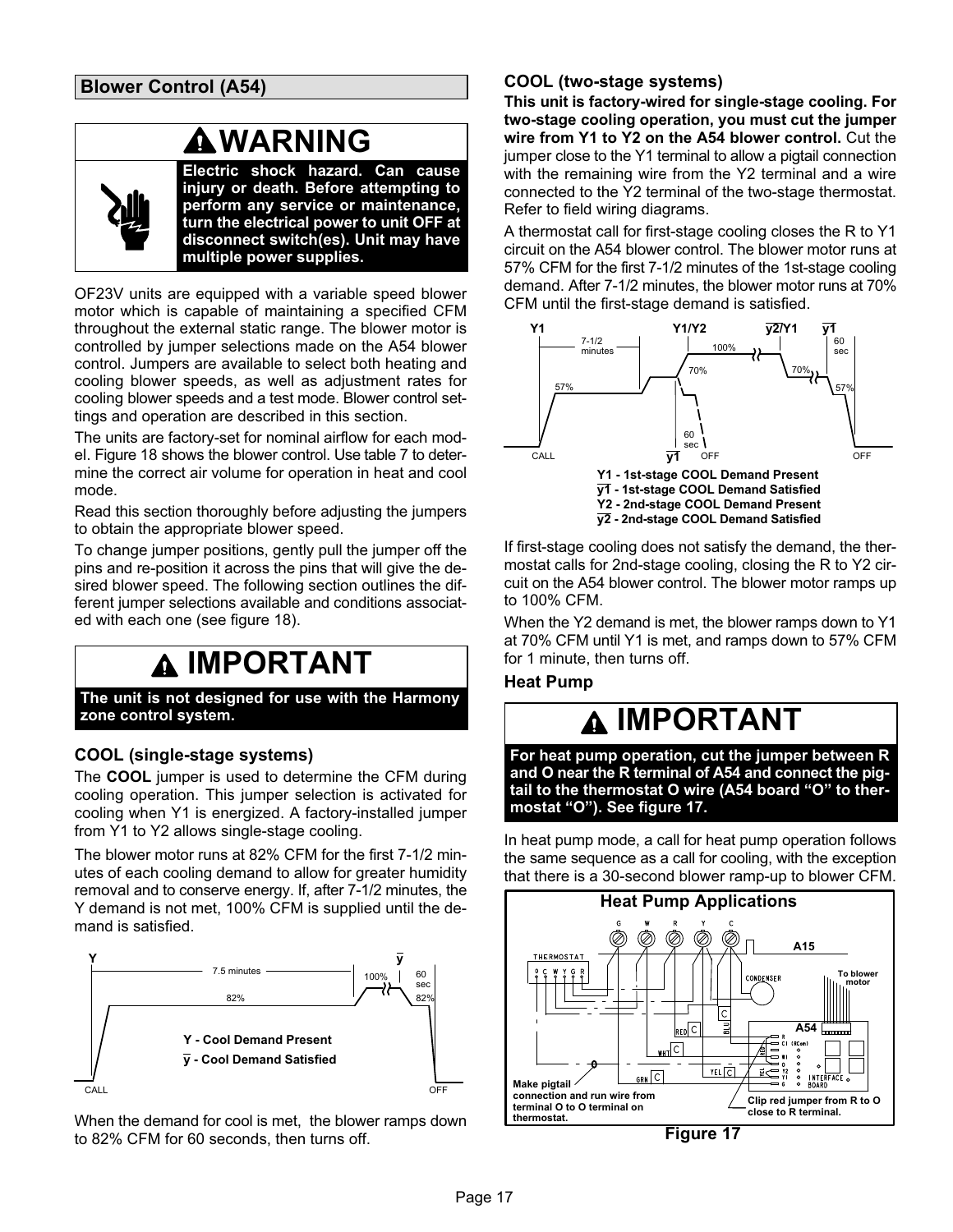### ADJUST

The ADJUST pins affect blower motor speed during cooling operation only. The ADJUST feature allows the motor to run at normal speed, approximately 15% higher than normal speed, or 15% lower than normal speed during the cooling mode. Table [7](#page-18-0) gives three rows--NORM,  $(+)$ , and (–) with their respective CFM volumes. Notice that the normal "NORM" adjustment setting for cool speed position C in table [7](#page-18-0) is 800 CFM. The "(+)" adjustment setting for that position is 920 CFM (115% of 800 CFM) and the "(–)" adjustment setting is 680 CFM (85% of 800 CFM). After the adjustment setting has been determined, choose the remaining speed settings from those offered in the table in that row.

### **HEAT**

The unit is factory−set to run at the middle of heating rise range as shown on the unit rating plate. The jumper on the tap marked HEAT must remain in the position given in table [7](#page-18-0).

The HEAT jumper is used to determine CFM during heating operation only. These jumper selections are activated only when W1 is energized.

During the heat ON delay, the blower runs at 13% CFM for the first minute, 50% CFM for the second minute, and full CFM after two minutes.



When the demand for heat is met, the blower ramps down to 82% CFM for 3−1/2 minutes, then turns off.

### **TEST**

The TEST pin is available to bypass the blower control and run the motor at approximately 70% to make sure that the motor is operational. This is used mainly in troubleshooting. The G terminal must be energized for the motor to run.

### CFM LED

The CFM LED located on the blower control flashes one time per 100 cfm to indicate selected blower speed. For example, if the unit is operating at 1000 CFM, the CFM LED will flash 10 times.

At times, the light may appear to flicker or glow. This takes place when the control is communicating with the motor between cycles. This is normal operation.

After the CFM for each application has been determined, the jumper settings must be adjusted to reflect those given in table [7.](#page-18-0) From the table, determine which row most closely matches the desired CFM. Once a specific row has been chosen (+, NORMal, or −), CFM volumes from other rows cannot be used. Below are descriptions of the jumper selections.

The variable speed motor slowly ramps up to and down from the selected air flow during both cooling and heating demand. This minimizes noise and eliminates the initial blast of air when the blower is initially energized.

### Continuous Fan

When the thermostat is set for "Continuous Fan" operation and there is no demand for heating or cooling, the blower control will provide 50% of the COOL CFM selected.



NOTE − With the proper thermostat and subbase, continuous blower operation is possible by closing the R to G circuit.

### Dehumidification

The A54 blower control (see figure [18\)](#page-18-0) includes a HUM terminal which provides for connection of a humidistat. The JW1 jumper on the blower control must be cut to activate the HUM terminal. The humidistat must be wired to open on humidity rise. When the dehumidification circuit is used, the variable speed motor will reduce the selected air flow rate by 18% when humidity levels are high. An LED (D1) lights when the blower is operating in the dehumidification mode.

### Humidification

Terminals are provided on the A15 control for 120 volt output to operate a humidifier. The "HUM" terminal is energized when there is a call for heat. See figure [14.](#page-13-0)

### Indoor Air Quality (IAQ) Accessory

An EAC terminal is provided on the A15 control for 120 volt output to an indoor air quality accessory. The EAC terminal is energized when there is a call for heat, cool, or continuous blower. See figure [14](#page-13-0).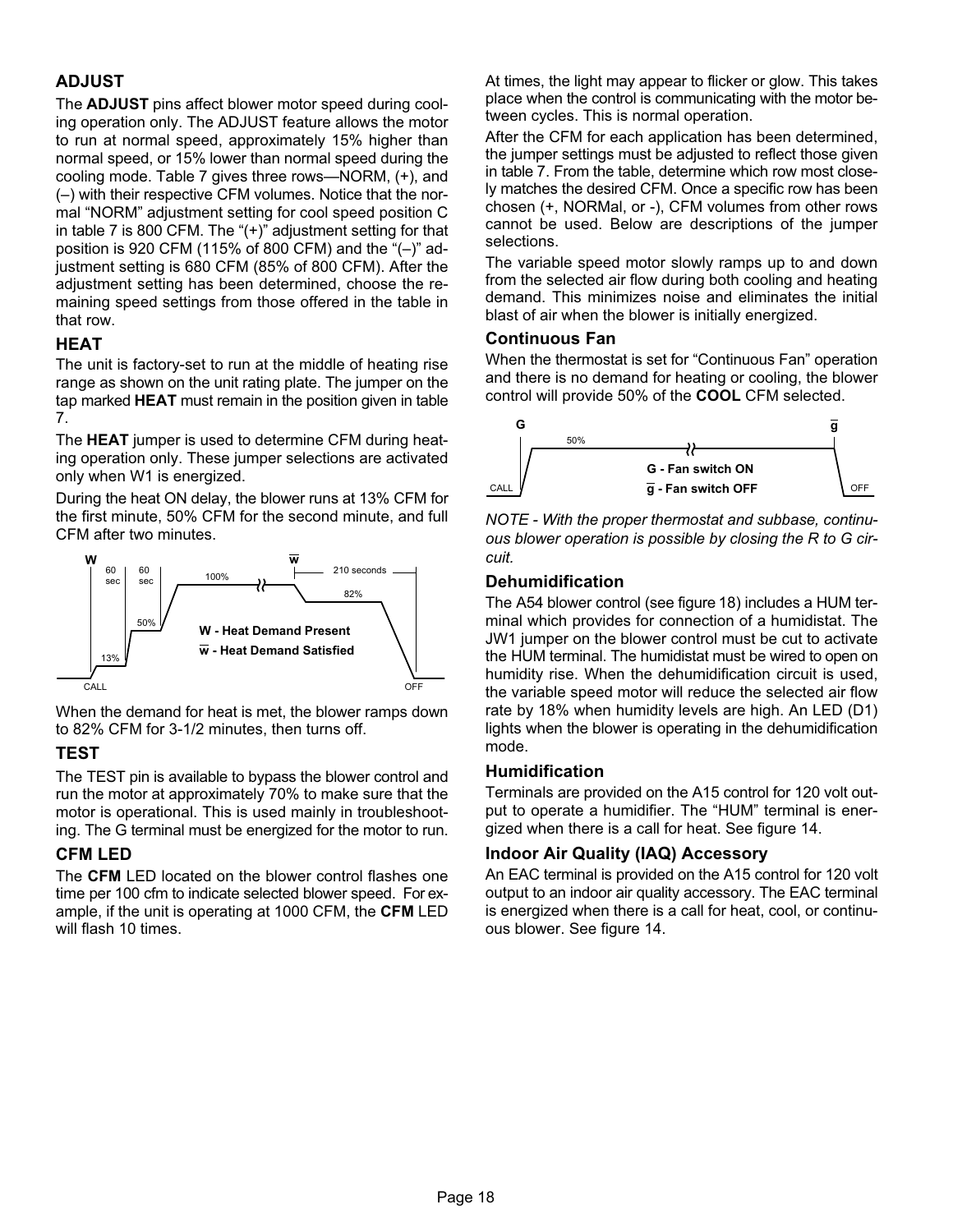<span id="page-18-0"></span>

|                                                                                                | Table 7                                                                            |                                               |                        |                                                  |                                                          |                        |                                   |                                                                                                  |                                                                  |      |                                                                |     |                                                                                                                            |     |                                                                                    |     |
|------------------------------------------------------------------------------------------------|------------------------------------------------------------------------------------|-----------------------------------------------|------------------------|--------------------------------------------------|----------------------------------------------------------|------------------------|-----------------------------------|--------------------------------------------------------------------------------------------------|------------------------------------------------------------------|------|----------------------------------------------------------------|-----|----------------------------------------------------------------------------------------------------------------------------|-----|------------------------------------------------------------------------------------|-----|
|                                                                                                | <b>Blower Performance</b> (0 through 0.50 in. w.g. External Static Pressure Range) |                                               |                        |                                                  |                                                          |                        |                                   |                                                                                                  |                                                                  |      |                                                                |     |                                                                                                                            |     |                                                                                    |     |
| "ADJUST"<br>Jumper                                                                             | "HEAT" Jumper Speed Position [kBtuh heat input]                                    |                                               |                        |                                                  |                                                          |                        |                                   |                                                                                                  | "COOL" Jumper Speed Position                                     |      |                                                                |     |                                                                                                                            |     |                                                                                    |     |
| <b>Setting</b><br><b>ADJUST</b><br>NORM <sub>O</sub> o<br>$(+)$ 0 0<br>$(-)$ 0 0<br>TEST   0 0 | A<br>B<br>c<br>$D$ $\circ$                                                         | <b>HEAT</b><br>ि ०<br>$  \circ \circ$<br>lo o | B<br>B<br>c            | <b>HEAT</b><br>ঢ়িত<br>∣⇔<br>ه ه <br>$D$ $\circ$ | <b>HEAT</b><br>lo o<br>C<br>B 00<br>$C =$<br>$D$ $\circ$ |                        | D<br>c                            | HEAT<br>াত<br>$\frac{A}{B}$ $\begin{bmatrix} 0 & 0 \\ 0 & 0 \end{bmatrix}$<br>ه ه <br>$D \equiv$ | COOL<br>ञ्च<br>A<br>B 0<br>C<br>$ 0 \> 0$<br>$D _{\mathbf{0}}$ o |      | COOL<br> ००<br>B<br>$\sim$<br>$\circ$ $\circ$<br>C<br> 00<br>D |     | COOL<br>$A$ $\overline{0}$ $\overline{0}$<br>$\mathbf{C}$<br>$\mathbf{B}$<br>lo o<br>l acco<br>$\mathbf{c}$<br>$D$ $\circ$ |     | COOL<br>$\overline{\bullet}$<br>A<br>D<br>$B$ $\circ$<br>$C$ $\circ$<br>$D \equiv$ |     |
|                                                                                                | cfm                                                                                | L/s                                           | cfm                    | L/s                                              | cfm                                                      | L/s                    | cfm                               | L/s                                                                                              | cfm                                                              | L/s  | cfm                                                            | L/s | cfm                                                                                                                        | L/s | cfm                                                                                | L/s |
|                                                                                                | Model OF23V3/4-105/120 Units                                                       |                                               |                        |                                                  |                                                          |                        |                                   |                                                                                                  |                                                                  |      |                                                                |     |                                                                                                                            |     |                                                                                    |     |
|                                                                                                | Do not use                                                                         |                                               | $[-120]$               |                                                  |                                                          | Do not use             | $[-105]$                          |                                                                                                  |                                                                  |      |                                                                |     |                                                                                                                            |     |                                                                                    |     |
| $(+)$                                                                                          | N/A                                                                                | N/A                                           | Same as<br><b>NORM</b> |                                                  | N/A                                                      | N/A                    | Same as<br><b>NORM</b>            |                                                                                                  | 1610                                                             | 760  | 1380                                                           | 650 | 1150                                                                                                                       | 540 | 920                                                                                | 435 |
| <b>NORM</b>                                                                                    | N/A                                                                                | N/A                                           | 1450                   | 684                                              | N/A                                                      | N/A                    | 1200                              | 565                                                                                              | 1400                                                             | 660  | 1200                                                           | 565 | 1000                                                                                                                       | 470 | 800                                                                                | 380 |
| $(-)$                                                                                          | N/A                                                                                | N/A                                           | Same as<br><b>NORM</b> |                                                  | N/A                                                      | N/A                    | Same as<br><b>NORM</b>            |                                                                                                  | 1190                                                             | 560  | 1020                                                           | 480 | 850                                                                                                                        | 400 | 680                                                                                | 320 |
|                                                                                                |                                                                                    |                                               |                        |                                                  |                                                          |                        | <b>Model OF23V5-140/154 Units</b> |                                                                                                  |                                                                  |      |                                                                |     |                                                                                                                            |     |                                                                                    |     |
|                                                                                                | Do not use                                                                         |                                               | $[-154]$               |                                                  |                                                          | Do not use<br>$[-140]$ |                                   |                                                                                                  |                                                                  |      |                                                                |     |                                                                                                                            |     |                                                                                    |     |
| $(+)$                                                                                          | N/A                                                                                | N/A                                           | Same as<br><b>NORM</b> |                                                  | N/A                                                      | N/A                    | Same as<br><b>NORM</b>            |                                                                                                  | 2300                                                             | 1085 | 2070                                                           | 975 | 1840                                                                                                                       | 870 | 1380                                                                               | 650 |
| <b>NORM</b>                                                                                    | N/A                                                                                | N/A                                           | 1730                   | 816                                              | N/A                                                      | N/A                    | 1450                              | 684                                                                                              | 2000                                                             | 945  | 1800                                                           | 850 | 1600                                                                                                                       | 755 | 1200                                                                               | 565 |
| $(-)$                                                                                          | N/A                                                                                | N/A                                           | Same as<br><b>NORM</b> |                                                  | N/A                                                      | N/A                    | Same as<br><b>NORM</b>            |                                                                                                  | 1700                                                             | 800  | 1530                                                           | 720 | 1360                                                                                                                       | 640 | 1020                                                                               | 480 |
|                                                                                                | NOTE - Continuous Fan air volume is 50% of COOL speed.                             |                                               |                        |                                                  |                                                          |                        |                                   |                                                                                                  |                                                                  |      |                                                                |     |                                                                                                                            |     |                                                                                    |     |



### Figure 18

### Start−Up & Adjustment

Before starting unit, make sure the oil tank is adequately filled with clean No. 1 or No. 2 furnace oil.

NOTE − Water, rust or other contaminants in oil supply system will cause malfunction and failure of the internal parts of the fuel unit.



Never leave papers near or around the unit.

# A CAUTION

Blower access door must be in place before start-up.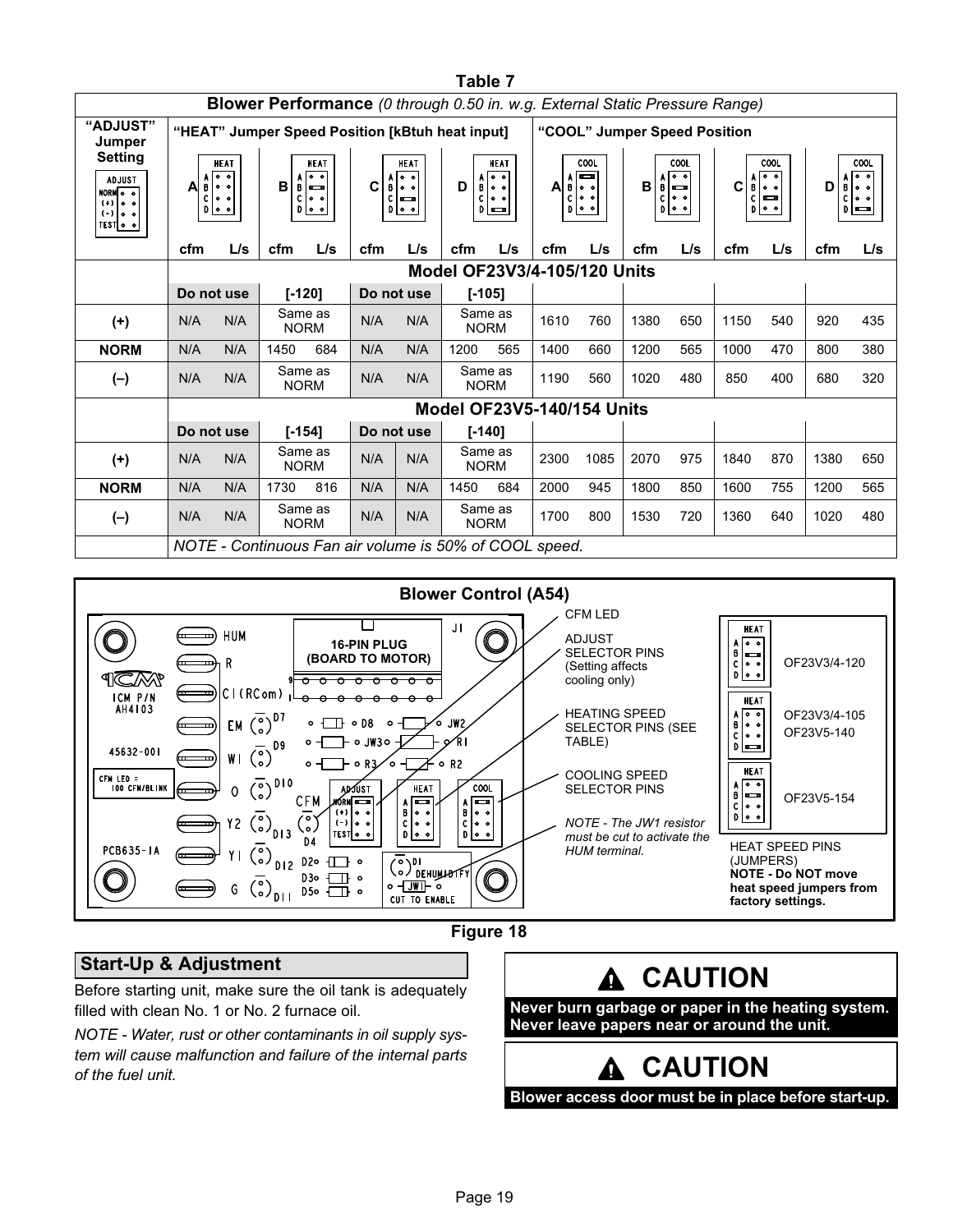### <span id="page-19-0"></span>Burner Start−Up

- 1 − Set thermostat for heating demand and turn on electrical supply to unit.
- 2 − Open all shut−off valves in the oil supply line to the burner.
- 3 − While the ignition is on, press and release the reset button on the burner control (hold 1/2 second or less).
- 4 − Bleed the pump until all froth and bubbles are purged. The bleed port is located on the bottom of the fuel pump. To bleed, attach a clear plastic hose over the vent plug. Loosen the plug and catch the oil in an empty container. Tighten the plug when all the air has been purged.

NOTE − A two−line fuel system will normally bleed itself by forcing air back to the tank through the return line. This type of bleeding procedure is not necessary.

 5 − If burner fails to start within the set time, the burner control will lock out operation. Press the reset button to reset the control as in step 3. See figure [2](#page-2-0) for burner parts arrangement.

### **A CAUTION**

#### Do not push the reset button on the primary control more than one time.

 6 − Repeat steps 4 and 5, if necessary, until pump is fully primed and oil is free of bubbles. Then, terminate the call for heat. The burner control will resume normal operation

#### Fuel Pump Pressure Adjustment

Measure fuel pump pressure with unit off. Attach pressure gauge to pump outlet. Turn unit on and check pressure and compare to table [9.](#page-20-0) Adjust if necessary.

#### Temperature Rise Adjustment

To measure temperature rise, place plenum thermometers in warm air and return air plenums. Locate thermometer in warm air plenum where thermometer will not "see" the heat exchanger to prevent it from picking up radiant heat. Set thermostat to its highest setting to start unit. After plenum thermometers have reached their highest and steadiest readings, subtract the readings. The difference in temperatures in the supply and return air plenums should approximate the temperatures listed in table 8 and on the appliance rating plate.

If the temperature rise is not within the range listed, check the following items:

- Make sure that properly sized nozzle has been used (table [9\)](#page-20-0).
- Make sure that fuel pump pressure is correct.
- $\bullet$  If furnace is in cutback mode, check for: Dirty filters, Dirty indoor coil,

Restricted ducts, closed registers, etc. Table 8

### Temperature Rise

| Unit         | Temperature Rise °F |
|--------------|---------------------|
| OF23V3/4-105 | $65 - 75$           |
| OF23V3/4-120 | 70 - 80             |
| OF23V5-140   | $65 - 75$           |
| OF23V5-154   | 70 - 80             |

#### Limit Control

Limit Control  $-$  Do not adjust from factory setting.

#### Burner Adjustment

The following instructions are essential to the proper operation of OF23V series oil furnaces. To prevent sooting, these instructions must be followed in sequence:

1. Draft-This test should be taken at the breach between the outlet of the vent connector and the barometric draft control. Generally a 1/4" hole will need to be drilled for the draft gauge to be inserted into the vent connector.

A minimum of 0.03 draft must be established without the burner in operation. With the burner in operation, the draft should be 0.04 to 0.05. This is VERY critical to the flame retention head burners.

Oil furnace installations also require careful inspection to make sure the chimney is in good shape and can accommodate the products of combustion. The temperature in the unconditioned space will also affect the draft if long vent connectors are allowed to get too cold.

2. Overfire Draft-This test should be taken with the burner in operation. Remove the plug from the center of the inspection port. Insert your draft gauge into the hole.

A reading of the overfire draft should be 0.02 less than the reading found in the vent connector. If a positive reading is seen at this point, the combustion fan is pumping too much air into the heat exchanger. Make the necessary adjustments with the air shutter or air band.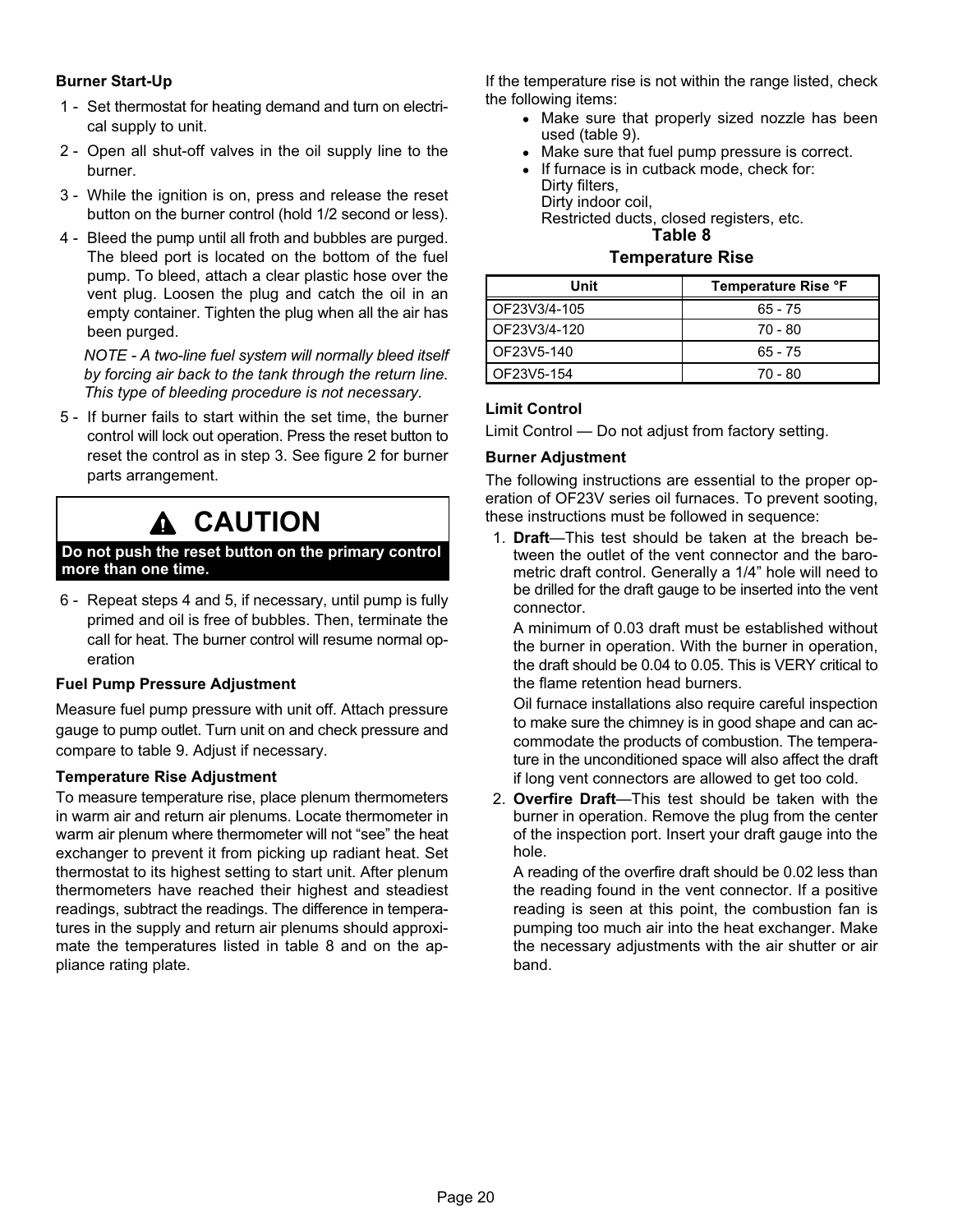| Table 9                      |
|------------------------------|
| <b>Burner Specifications</b> |

<span id="page-20-0"></span>

| Unit                  | <b>Burner</b><br><b>Number</b> | <b>Beckett</b><br>Spec. No. | <b>Beckett</b><br>Air Tube<br>Part No. | Input<br>Rating<br><b>BTU/HR</b> | Nozzle Size,<br>Spray, Angle, &<br><b>Pattern</b> | Pump<br><b>Pressure</b> | Head           | <b>Insertion</b><br>Length | <b>Static</b><br><b>Plate</b><br><b>Diameter</b> |
|-----------------------|--------------------------------|-----------------------------|----------------------------------------|----------------------------------|---------------------------------------------------|-------------------------|----------------|----------------------------|--------------------------------------------------|
| OF23V3/4-105/120(F/R) | 100591-02                      | ARM2005                     | AF50YB                                 | 105.000                          | $0.65$ gph $X 80^\circ$ B                         | 140                     | F6             | 5                          | $2 - 3/4"$                                       |
| OF23V3/4-105/120(F/R) | 100591-02                      | ARM2005                     | AF50YB                                 | 120.000                          | $*0.75$ gph $X 80^\circ$ B                        | 140                     | F <sub>6</sub> | 5                          | $2 - 3/4"$                                       |
| OF23V5-140/154(F/R)   | 100591-03                      | ARM2006                     | AF50YB                                 | 140.000                          | $0.85$ gph $X 80^\circ$ B                         | 140                     | F <sub>6</sub> | 5                          | $2 - 3/4"$                                       |
| OF23V5-140/154(F/R)   | 100591-03                      | ARM2006                     | AF50YB                                 | 154.000                          | $*1.00$ gph $X80^\circ$ B                         | 140                     | F6             | 5                          | $2 - 3/4"$                                       |

\*Nozzle must be field−installed for conversion to higher heating input. NOTE − All nozzles are Delavan brand.



### Figure 19

3. Smoke Test-The smoke test should be taken at the hole drilled in step [1.](#page-19-0)

Using a smoke test gun, adjust the air so that you will have just a trace (between 0 and #1) of smoke. If the burner is producing more than #1 smoke, adjust the air shutter (primary) and air band (secondary) to reduce the smoke. See figure 19. To adjust the air shutter, loosen the top screw on the air shutter (and lower screw, if necessary). Then, rotate the shutter until the desired smoke level is achieved. If smoke cannot be reduced to the desired level by moving the air shutter, adjust the air band to increase the air. To adjust the air band, loosen the air band screw and rotate the band.This is the starting point. Do not stop here.

4.  $CO<sub>2</sub> Test—Again, take this sample at the vent pipe.$ With the unit firing at a trace of smoke, take a sample of the CO $_2$ . From the results of this test, a "window of operation" will be determined. This window of operation establishes some tolerance. The tolerance the installer builds in provides room within the set-up for those things which might affect combustion. Those things which might affect combustion can then do so without causing the unit to start sooting/smoking. Things which might affect combustion include a nozzle going bad, draft that changes during different climatic conditions, dirty oil, dirt obstructing the air inlet, etc.

To build in a "window of operation," set up the burner to be 2% less in  $CO<sub>2</sub>$ . For example, if you find a reading of  $12\%$  CO<sub>2</sub>, adjust the air shutter (and air band, if necessary) to increase the air and drop the  $CO<sub>2</sub>$  to 10%.

- 5. Retest the Smoke—With a drop in the  $CO<sub>2</sub>$  and increase in the air you should see that the smoke has returned to 0.
- 6. Retest the Overfire Draft-This test serves to confirm that you have not increased the air too much. Again you do not want a positive pressure at the test port. It should still be 0.02 less than the draft pressure reading taken at the breach. You may need to increase the stack draft by adjusting the barometric draft control.
- 7. Stack Temperature—Take a stack temperature reading in the vent pipe. Subtract the room air temperature from the stack temperature. This will give you the net stack temperature. Use the efficiency charts provided in most  $CO<sub>2</sub>$  analyzers to determine furnace efficiency.
- 8. When the proper combustion and smoke readings have been achieved, re−tighten the air shutter screw(s) and air band screw.

### Service

#### A − Servicing Filter

NOTE − Under no circumstances should the access panels to the blower compartment be left off or left partially open.

- 1 Throw-Away Type Filters Filters should be checked monthly and replaced when necessary to assure proper furnace operation. Replace filters with like kind and size filters.
- 2 Reusable Type Filters Filters should be checked monthly and cleaned when necessary to assure proper furnace operation. Use warm water and a mild detergent. Replace filter when dry. Permanent filters supplied with OF23V furnaces do not require oiling after cleaning. Examine filter label for any for special instructions that may apply.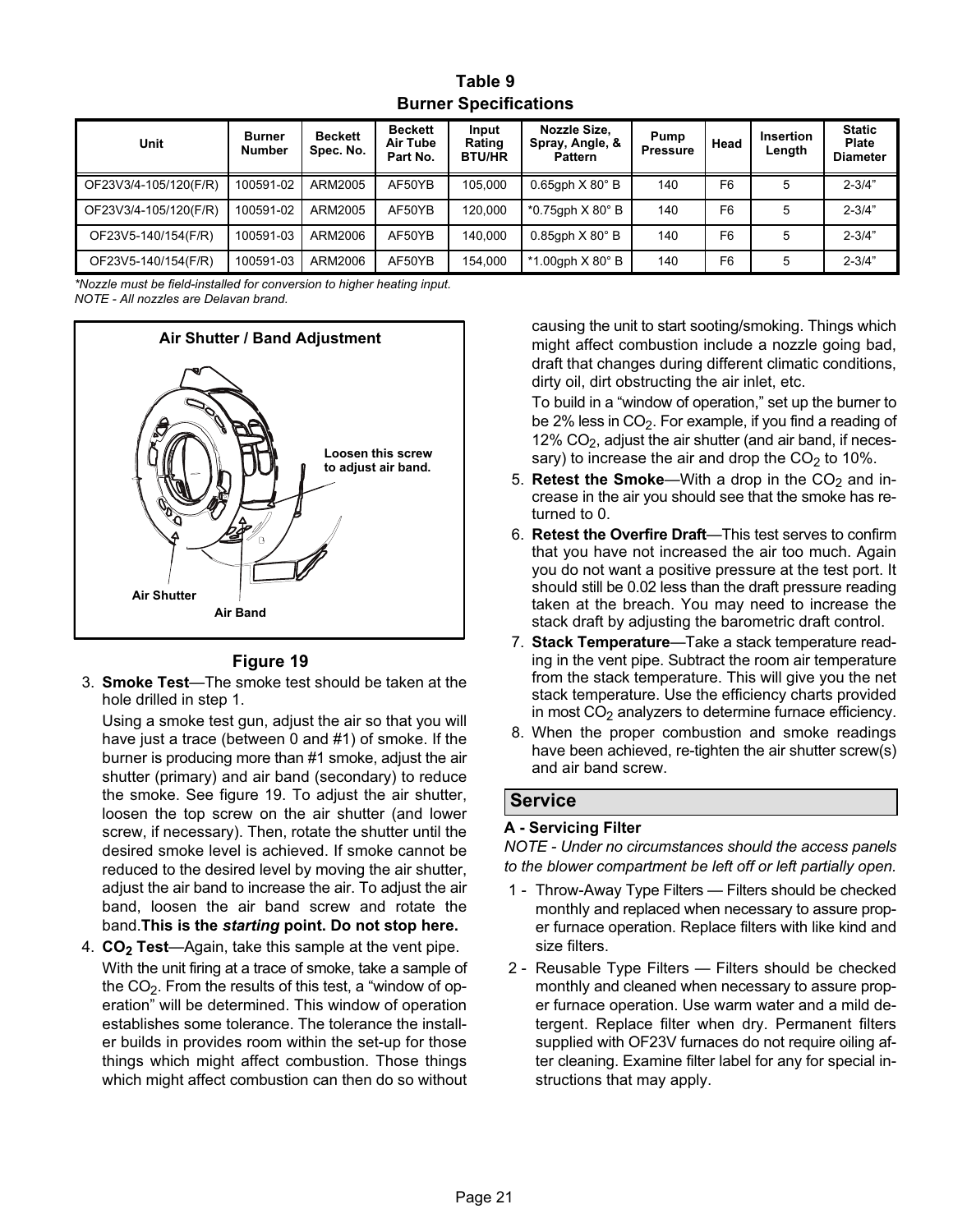### B − Blower

Blower motor is pre-lubricated and sealed for extended operation. No further lubrication is required. Disconnect power to unit before cleaning blower wheel for debris.

### C − Flue Pipe Inspection

The flue pipe should be inspected annually by a qualified service technician. Remove and clean any soot or ash found in the flue pipe. Inspect pipe for holes or rusted areas. If replacement is necessary, replace with the same size and type as required by code. Inspect the flue barometric draft control and replace if found to have failed.

### D − Cleaning Heat Exchanger

- 1 Remove the vent pipe from the furnace.
- 2 − Remove the locking screws and the caps from the clean out tubes. Remove flue access elbow.
- 3 − Using a long spiral wire brush, sweep down the outer drum of the heat exchanger. Then using the hose attachment, vacuum out loose debris.
- 4 − Remove the locking screw and cap from the observation tube and with the spiral wire brush, reach upward toward the rear of the heat exchanger to clean out the crossover tube.

### **CAUTION**

#### Do not attempt to clean the combustion chamber. It can be easily damaged.

- 5 − Replace the clean out caps and flue access elbow. Make sure locking screws are secure.
- 6 − Brush out and vacuum the vent outlet area of the outer drum and replace vent pipe.
- 7 Clean around burner, blower deck and vestibule area. NOTE − A heat exchanger clean-out kit ABRSH380 (35K09) is available from Lennox. The kit includes a radiator brush, a tapered brush and a non−metallic 36" spiral wire handle.

# spiral wire handle.<br>GeniSys™ Primary Burner Control

OF23V units are equipped with the Beckett GeniSys 7505B primary burner control. The control is positioned on the upper right−hand side of the Beckett AFG burner assembly. The control includes a reset button and three status lights. See figure 20 for location of reset buttons and status lights. Table [10](#page-22-0) details reset button operation. Table [11](#page-22-0) details status light function.

Additional information on the GeniSys<sup>™</sup> 7505B primary burner control is provided with this furnace.



Figure 20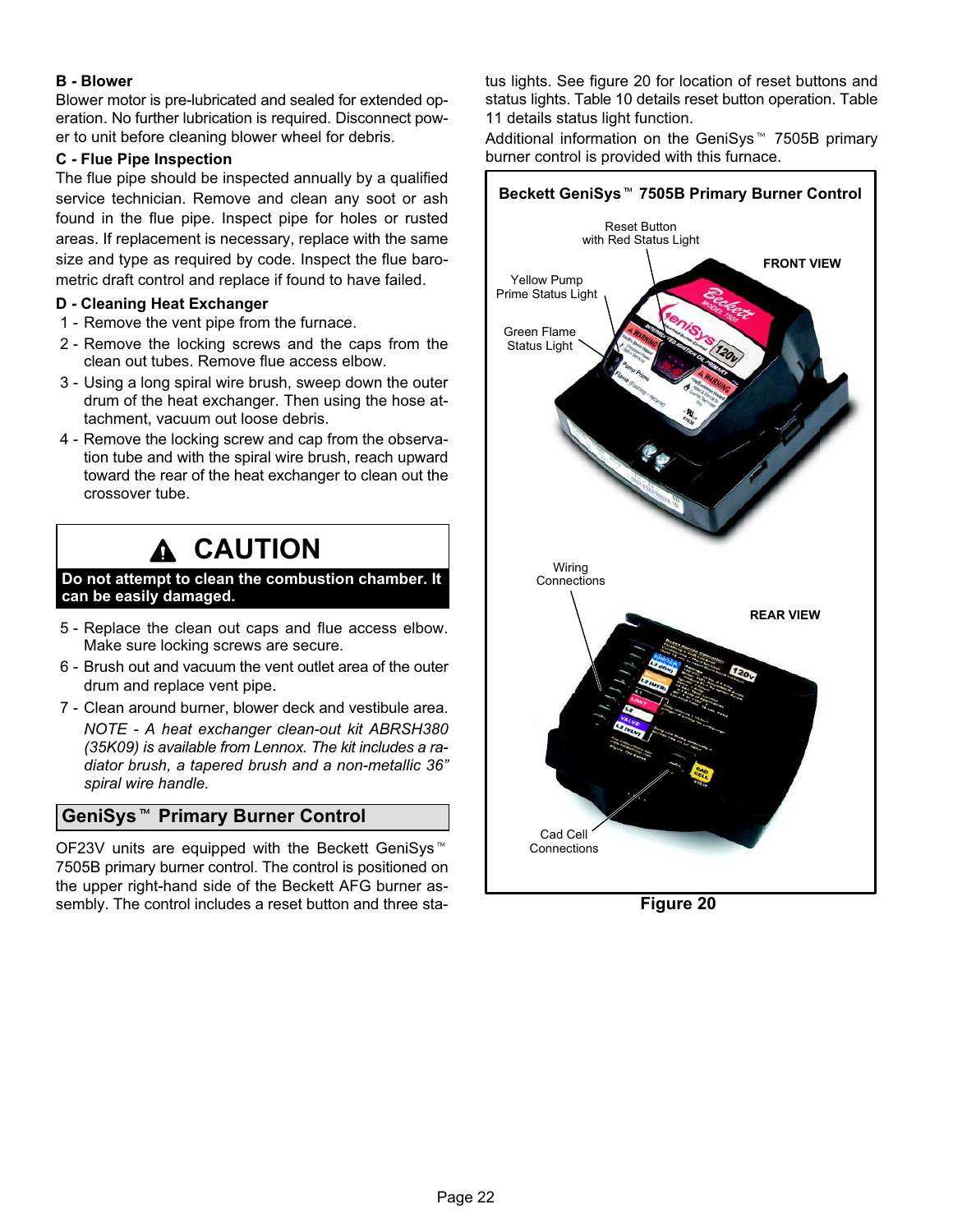### Table 10 Reset Button Operation

<span id="page-22-0"></span>

| If the burner is in the                                   | Pushing the reset button will:                                                        |                                                                             |                                                                                                           |  |  |
|-----------------------------------------------------------|---------------------------------------------------------------------------------------|-----------------------------------------------------------------------------|-----------------------------------------------------------------------------------------------------------|--|--|
| below state:                                              | <b>Button Hold</b><br><b>Button Click</b><br>(press < 1 second)<br>(press > 1 second) |                                                                             | <b>Button Hold</b><br>(press $15+$ seconds)                                                               |  |  |
| Lockout                                                   | <b>Reset from Soft Lockout</b>                                                        | <b>Reset from Restricted</b><br>(Hard) Lockout                              |                                                                                                           |  |  |
| Valve-on Delay, Trial for<br>Ignition, Ignition Carryover | Go to pump prime (see<br>"Priming the Pump" above)                                    | Disable the Burner:<br>Any time the burner is                               | Enables pump priming<br>After the reset button has<br>been held for 15 seconds.<br>The button can then be |  |  |
| Run (igniter is shut off)                                 | No action                                                                             | running, press and hold<br>the reset button to disable                      |                                                                                                           |  |  |
|                                                           | No action                                                                             | the burner. The burner will<br>remain off as long as the<br>button is held. | clicked during the next<br>ignition sequence to enter<br>pump prime mode.                                 |  |  |
| <b>Pump Prime</b>                                         | No action                                                                             | Exit Pump Prime mode and return to Standby                                  |                                                                                                           |  |  |

### Table 11 Status Light Function

| <b>Light Color</b> | <b>On Continuously</b>                                                           | <b>Flashing</b> |
|--------------------|----------------------------------------------------------------------------------|-----------------|
| Red                | <b>Restricted (Hard) Lockout</b>                                                 | Soft Lockout    |
| Green              | Flame Sensed during normal operation (Could be stray<br>light during standby)    | Recycle         |
| Yellow             | Control is in pump prime mode or<br>Reset button currently held for 15+ seconds. | N/A             |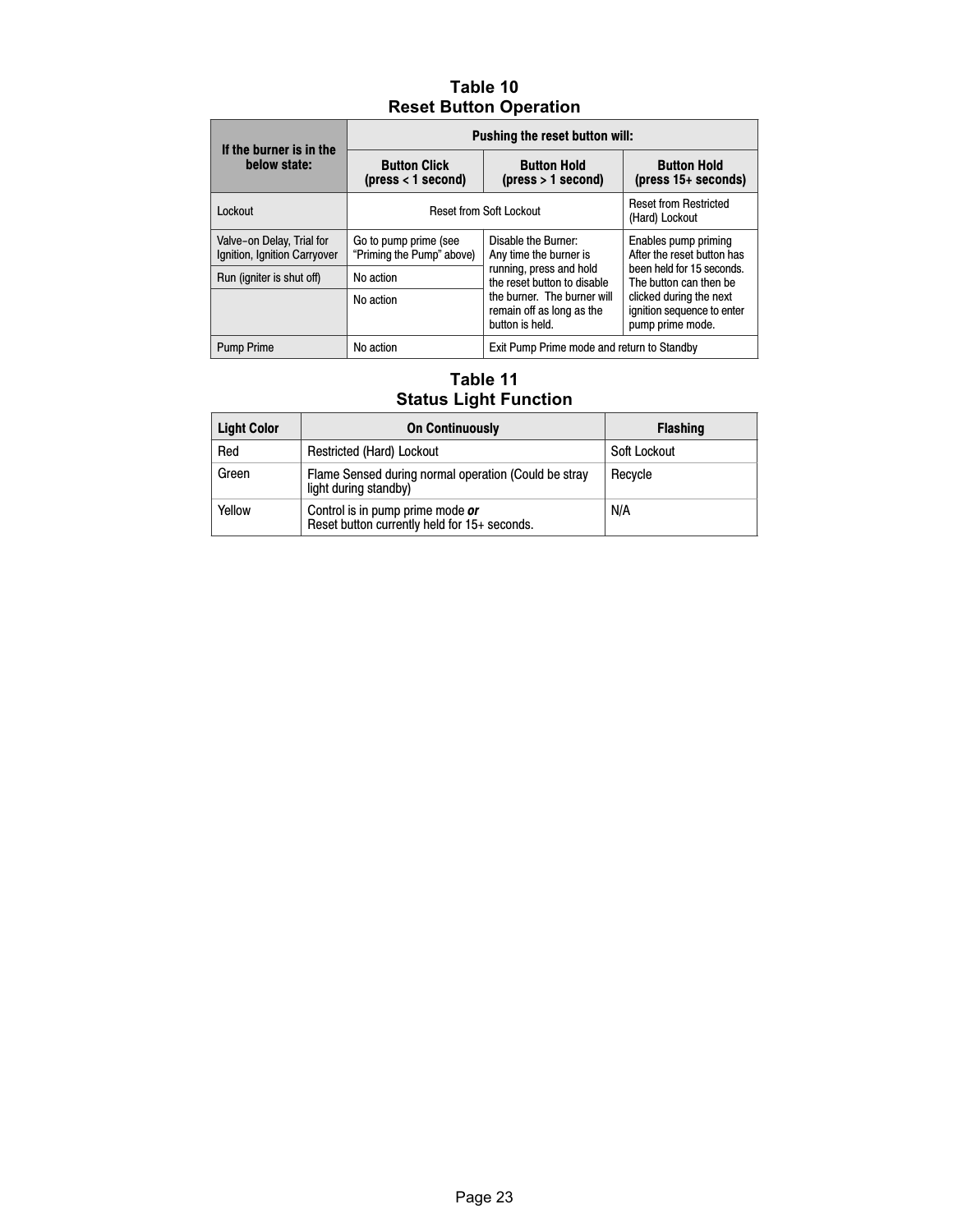### Heating Sequence − Actions & Responses

1. Action: Thermostat calls for heat (W terminal is energized)

Response:

- ST9103A control (A15) closes oil primary control TR−TW contacts.
- After 15−second prepurge, power is sent to the oil delay valve, ignition occurs and flame is established.
- Igition sequence continues for 10 seconds after flame is sensed. Oil will continue to flow as long as cad cell senses flame.
- Heat fan on ramp timing begins. When timing is complete, the indoor blower is at heat speed and warm air is delivered to the controlled space.
- 2. Action: Thermostat ends call for heat (W terminal is de−energized)

Response:

- After the thermostat is satisfied, the thermostat circuit opens. The oil delay valve and burner are de−energized.
- Burner is de−energized.
- Heat fan off ramp timing begins. When timing is complete, indoor blower is de−energized.
- Blower control returns to standby mode (oil primary control and indoor blower are off).

#### 3. Action: Burner fails to light

Response:

 Oil primary control enters soft lockout after ignition failure (15 seconds without flame being sensed). Push reset button on primary control for one second to reset soft lockout.

 $\bullet$  After soft lockout reset, oil primary control allows second ignition attempt. Primary control enters hard lockout after second ignition failure (15 seconds without flame being sensed). Push reset button on primary control for 15 seconds until light on control turns yellow to reset hard lockout. Burner motor is de−energized.

### 4. Action: Established flame fails

#### Response:

- Burner motor is de−energized and oil primary control goes into recycle mode.
- $\bullet$  If the fan off delay is longer than the recycle timing, the indoor blower continues to run on heating speed through the next trial for ignition.

#### 5. Action: Limit Switch Opens

Response:

- Oil primary control de−energizes burner.
- Indoor blower is energized immediately at cool speed.
- A15 control opens oil primary control TR−TW contacts.
- Indoor blower runs as long as limit stays open.

#### 6. Action: Limit Switch Closes

Response: If there is a heating demand, A15 control energizes oil primary control and ignition sequence begins.

### Troubleshooting

Burner failure or improper operation can result from a number of different causes. Often the cause can be pinpointed by observing the different types of failure or by the process of elimination. The following troubleshooting charts list some failures, causes and a sequence of steps to isolate the point of failure. Check the simplest and most obvious items before progressing to other items.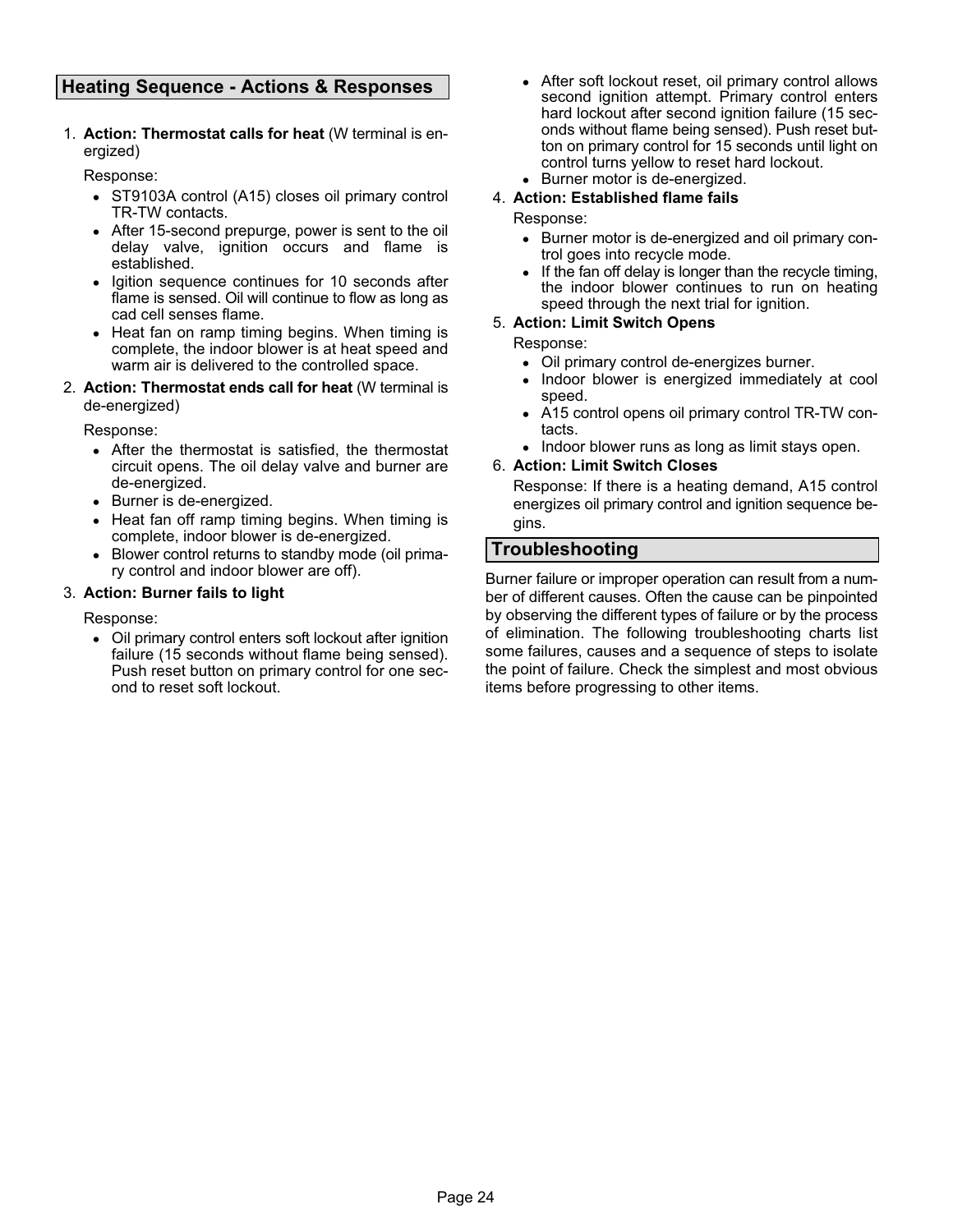### Troubleshooting: Blower Control Operating Sequence

| <b>Action</b>                                                                                      | <b>System Response</b>                                                                                                                                                                                                  |
|----------------------------------------------------------------------------------------------------|-------------------------------------------------------------------------------------------------------------------------------------------------------------------------------------------------------------------------|
| Thermostat calls for heat.                                                                         | ST9103A closes oil primary control TR-TW contacts.                                                                                                                                                                      |
| (W terminal is energized.)                                                                         | Ignition system and oil primary control start the furnace. Oil flows as long as cad cell<br>senses flame.                                                                                                               |
|                                                                                                    | Call for heat energizes burner motor and blower ramping begins for heating mode. When<br>ramping is complete, the indoor blower is energized at heat speed and warm air is deliv-<br>ered to the controlled space.      |
| Thermostat ends call for heat.                                                                     | Oil primary control is de-energized, terminating the burner cycle.                                                                                                                                                      |
| (W terminal is de-energized.)                                                                      | Heat fan off delay timing begins. When timing is complete, the indoor blower is de-ener-<br>gized.                                                                                                                      |
|                                                                                                    | ST9103A returns to standby mode (oil primary control and circulating fan are off).                                                                                                                                      |
| Burner fails to light.                                                                             | Oil primary control locks out within lockout timing (timing depends on oil primary control).                                                                                                                            |
|                                                                                                    | Burner motor is de-energized.                                                                                                                                                                                           |
|                                                                                                    | If heat fan has started, it continues through the selected delay off period.                                                                                                                                            |
| Established flame fails.                                                                           | Burner motor is de-energized and oil primary control goes into recycle mode.                                                                                                                                            |
|                                                                                                    | If selected heat fan off delay is longer than the recycle delay timing, the heat fan contin-<br>ues to run through the next trial for ignition.                                                                         |
| Thermostat begins call for cool.                                                                   | Indoor blower is energized at the cool speed.                                                                                                                                                                           |
| (G and Y terminals are energized.)                                                                 | Cooling compressor turns on immediately.                                                                                                                                                                                |
| Thermostat ends call for cool.<br>(G and Y terminals are de-energized.)                            | Cooling compressor turns off immediately and indoor blower speed ramps down. Circulat-<br>ing fan shuts off after 60 seconds.                                                                                           |
| Thermostat begins call for fan.                                                                    | Indoor blower is energized immediately at 50% of cool speed.                                                                                                                                                            |
| (G terminal is energized.)                                                                         | ST9103A may be factory-configured to operate heat speed in this mode.                                                                                                                                                   |
| Thermostat ends call for fan.<br>(G terminal is de-energized.)                                     | Indoor blower is de-energized.                                                                                                                                                                                          |
| Limit switch string opens.                                                                         | Oil primary control shuts off the burner.                                                                                                                                                                               |
|                                                                                                    | Indoor blower is energized immediately at heat speed.                                                                                                                                                                   |
|                                                                                                    | ST9103A opens oil primary control TR-TW contacts.                                                                                                                                                                       |
|                                                                                                    | Indoor blower runs as long as limit string stays open.                                                                                                                                                                  |
|                                                                                                    | If there is a call for cooling or fan, the indoor blower switches from heat speed to cool<br>speed.                                                                                                                     |
| Limit switch string closes.                                                                        | ST9103A begins heat fan off delay sequence.                                                                                                                                                                             |
|                                                                                                    | Indoor blower turns off after the selected heat fan off delay timing.                                                                                                                                                   |
|                                                                                                    | ST9103A closes oil primary control TR-TW contacts.                                                                                                                                                                      |
|                                                                                                    | Oil primary control is energized, initiating burner ignition.                                                                                                                                                           |
|                                                                                                    |                                                                                                                                                                                                                         |
| Continuous circulating fan is connected.<br>(Optional connectors are available for separate circu- | Indoor blower is energized at 50% of cool speed when there is no call for heat, cool or<br>fan.                                                                                                                         |
| lating fan speed tap.)                                                                             | If fan operation is required by a call for heat, cool, or fan, the ST9103A switches off the<br>continuous fan speed tap before energizing the other fan speed.                                                          |
| IAQ accessory is connected.<br>(Optional connectors are available for 120 Vac acces-<br>sories.)   | EAC terminals (for IAQ accessories) are energized when the indoor blower is energized<br>in either the heat or cool speed. EAC terminals are not energized when the optional con-<br>tinuous fan terminal is energized. |
| Humidity control is connected.<br>(Optional connectors are available for 120 Vac humidi-<br>fier.) | Humidifier connections are energized when the burner motor is energized.                                                                                                                                                |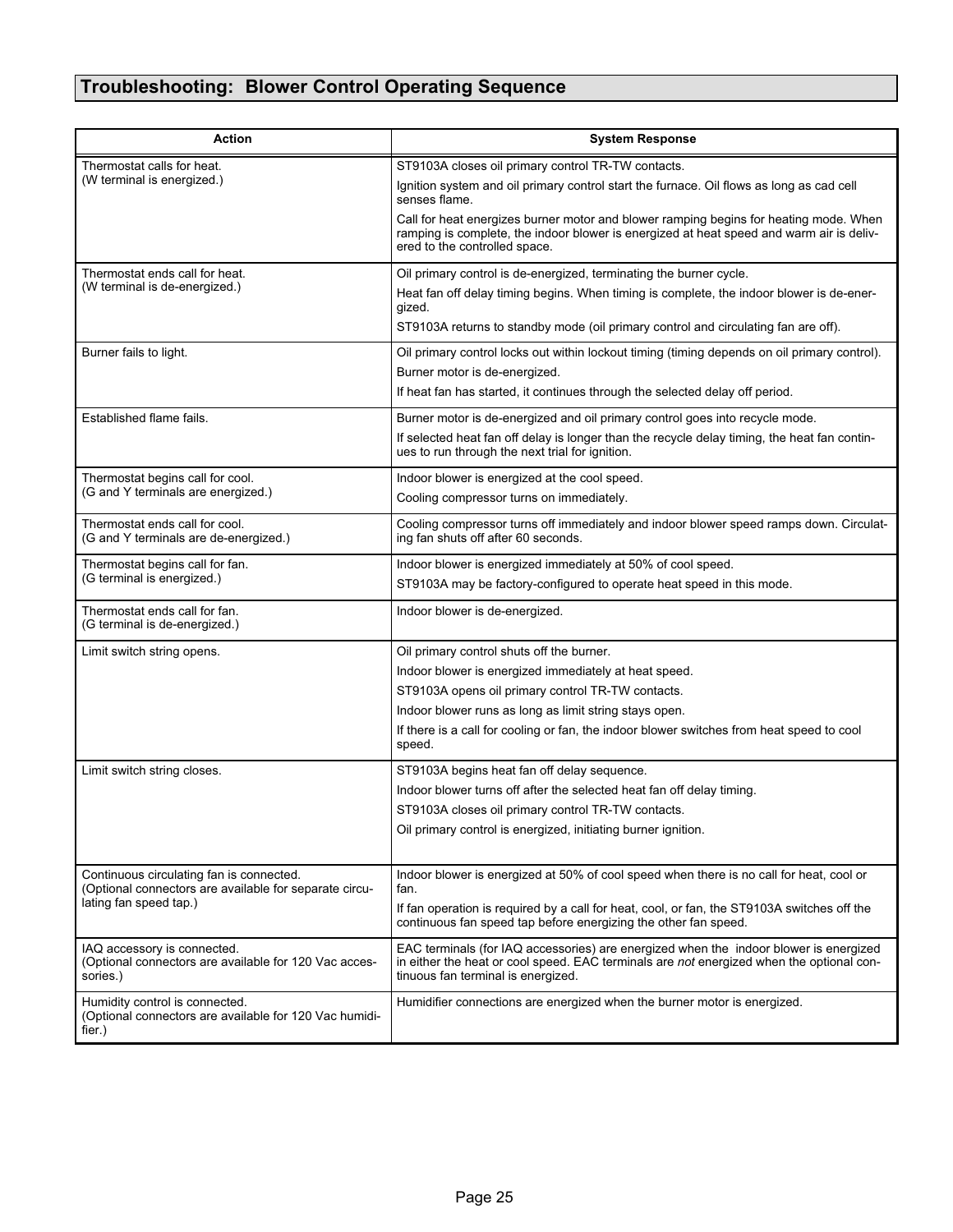### Troubleshooting: Burner fails to start.

| <b>Source</b>          | <b>Procedure</b>                                                                                                                                        | <b>Causes</b>                                                           | Correction                                                                   |  |
|------------------------|---------------------------------------------------------------------------------------------------------------------------------------------------------|-------------------------------------------------------------------------|------------------------------------------------------------------------------|--|
|                        |                                                                                                                                                         | Thermostat in OFF or COOL                                               | Switch to HEAT.                                                              |  |
| Thermostat             | Check thermostat settings.                                                                                                                              | Thermostat is set too low                                               | Turn thermostat to higher tem-<br>perature.                                  |  |
|                        |                                                                                                                                                         | Burner motor overload tripped                                           | Push reset button pump motor.                                                |  |
| Safety Overloads       | Check burner motor, primary<br>safety control, & auxiliary limit                                                                                        | Primary control tripped on safe-<br>ty                                  | Reset primary control.                                                       |  |
|                        | switch.                                                                                                                                                 | Auxiliary limit switch tripped on<br>safety                             | Reset auxiliary limit.                                                       |  |
|                        | Check furnace disconnect                                                                                                                                | Open switch                                                             | Close switch.                                                                |  |
| Power                  | switch & main disconnect.                                                                                                                               | Blown fuse or tripped circuit<br>breaker                                | Replace fuse or reset circuit<br>breaker.                                    |  |
|                        |                                                                                                                                                         | Broken or loose thermostat<br>wires                                     | Repair or replace wires.                                                     |  |
|                        |                                                                                                                                                         | Loose thermostat screw con-<br>nection                                  | Tighten connection.                                                          |  |
| Thermostat             | Touch jumper wire across TR-<br>TW terminals on primary control.                                                                                        | Dirty thermostat contacts                                               | Clean contacts.                                                              |  |
|                        | If burner starts, then fault is in<br>the thermostat circuit.                                                                                           | Thermostat not level                                                    | Level thermostat.                                                            |  |
|                        |                                                                                                                                                         | Faulty thermostat                                                       | Replace thermostat.                                                          |  |
|                        |                                                                                                                                                         | Open circuit in wiring between<br>ST9103A and oil primary con-<br>trol. | Check wiring between ST9103A<br>and oil primary control.                     |  |
|                        | Disconnect the flame detector                                                                                                                           | Flame detector leads are<br>shorted                                     | Separate leads.                                                              |  |
| Cad Cell               | wires at the primary control. If<br>the burner starts, fault is in the<br>detector circuit.                                                             | Flame detector exposed to light                                         | Seal off false source of light.                                              |  |
|                        |                                                                                                                                                         | short circuit in the flame detec-<br>tor                                | Replace detector.                                                            |  |
|                        |                                                                                                                                                         | Primary or auxiliary control<br>switch is open                          | Check adjustment. Set the<br>maximum setting.                                |  |
|                        | Place trouble light between the<br>orange and white leads. No light<br>indicates that no power is going<br>to the control.                              |                                                                         | Jumper terminals; if burner<br>starts, switch is faulty, replace<br>control. |  |
| <b>Primary Control</b> |                                                                                                                                                         | Open circuit between discon-<br>nect switch and limit control           | Trace wiring and repair or re-<br>place it.                                  |  |
|                        |                                                                                                                                                         | Low line voltage or power fail-<br>ure                                  | Call the power company.                                                      |  |
|                        | Place trouble light between the<br>orange and white leads. No light<br>indicates faulty control.                                                        | Failed internal control circuit                                         | Replace the control.                                                         |  |
|                        | Place the trouble light between<br>the orange and white leads to<br>the burner motor. No light indi-<br>cates that no power is getting to<br>the motor. | <b>Blown fuse</b>                                                       | Replace the fuse.                                                            |  |
| <b>Burner</b>          | Place trouble light between the<br>black and white leads to the                                                                                         | Binding burner blower wheel                                             | Turn off power and rotate the<br>blower wheel by hand. If seized,            |  |
|                        | blower motor. Light indicates<br>power to the motor and burner                                                                                          | Seized fuel pump                                                        | free the wheel or replace the<br>fuel pump.                                  |  |
|                        | fault.                                                                                                                                                  | Failed burner motor                                                     | Replace the motor.                                                           |  |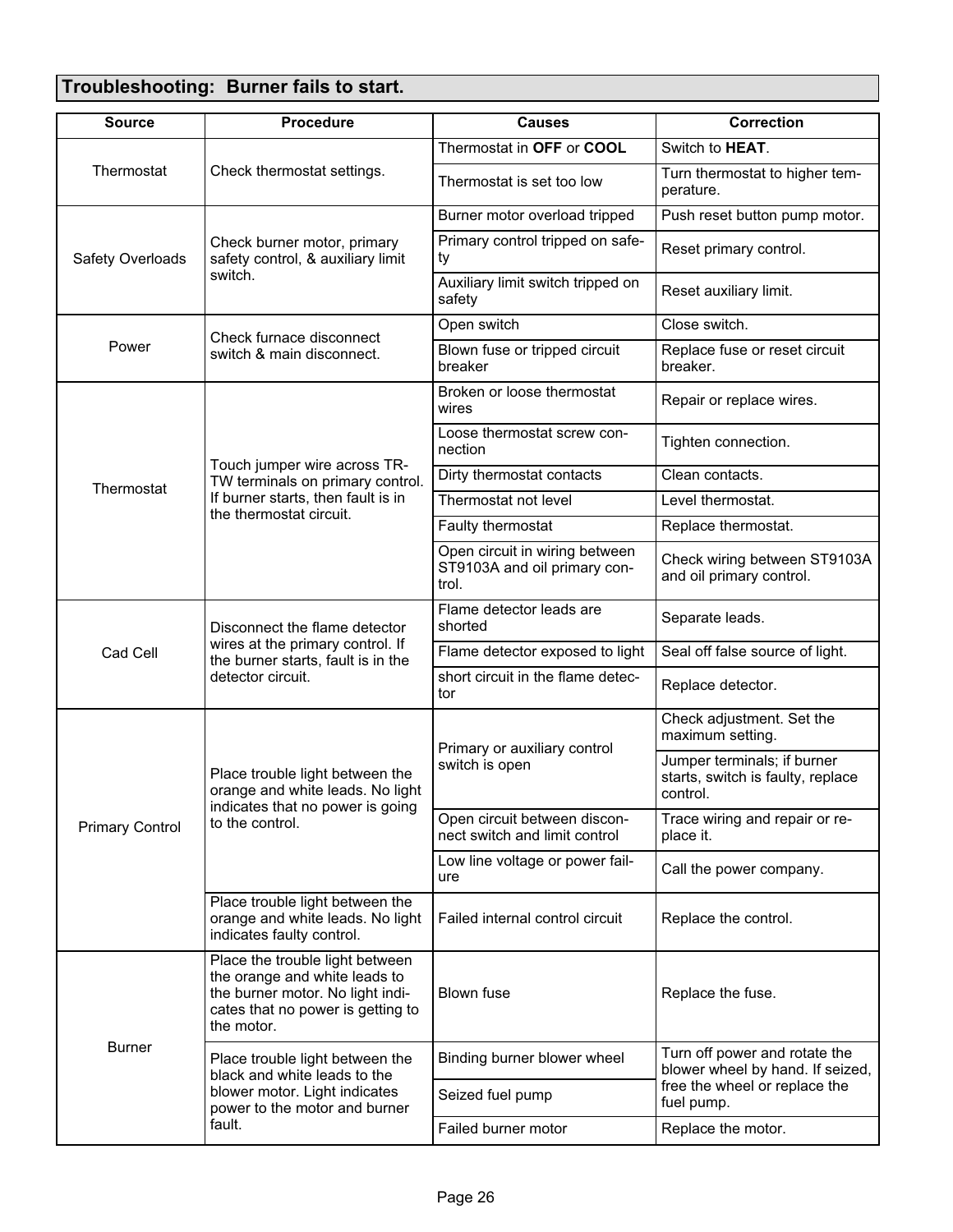### Troubleshooting: Burner starts, but no flame is established.

| <b>Source</b>           | <b>Procedure</b>                                                                                 | <b>Causes</b>                                                                                  | <b>Correction</b>                                                                             |  |
|-------------------------|--------------------------------------------------------------------------------------------------|------------------------------------------------------------------------------------------------|-----------------------------------------------------------------------------------------------|--|
|                         | Check tank gauge or use dip<br>stick.                                                            | No oil in tank                                                                                 | Fill tank.                                                                                    |  |
| Oil Supply              | Coat dip stick with litmus paste<br>and insert into bottom of tank.                              | Water in oil tank                                                                              | If water depth exceeds 1 inch,<br>pump or drain water.                                        |  |
|                         | Listen for pump whine.                                                                           | Tank shut-off valve closed                                                                     | Open valve.                                                                                   |  |
|                         |                                                                                                  | Oil line filter is plugged                                                                     | Replace filter cartridges.                                                                    |  |
|                         | Listen for pump whine.                                                                           | Kinks or restriction in oil line                                                               | Repair or replace oil line.                                                                   |  |
| Oil Filters & Oil Line  |                                                                                                  | Plugged fuel pump strainer                                                                     | Clean strainer or replace pump.                                                               |  |
|                         | Open bleed valve or gauge port.<br>Start the burner. No oil or milky                             | Air leak in oil supply line                                                                    | Locate and correct leak.                                                                      |  |
|                         | oil indicates loss or prime.                                                                     |                                                                                                | Tighten all connections.                                                                      |  |
|                         | Install pressure gauge on pump                                                                   | Pump is partially or completely<br>frozen. No pressure and the<br>motor locks out on overload. | Replace pump.                                                                                 |  |
| Oil Pump                | and read pressure. Should not<br>be less than 140 psi.                                           | Coupling disengaged or broken<br>- no pressure                                                 | Re-engage or replace coupling.                                                                |  |
|                         |                                                                                                  | Fuel pressure too low                                                                          | Adjust to 140 psi.                                                                            |  |
|                         | Observe the oil spray (gun as-                                                                   | Nozzle orifice plugged                                                                         |                                                                                               |  |
| Nozzle                  | sembly must be removed from<br>unit). Inspect the nozzle for<br>plugged orifice or carbon build- | Nozzle strainer plugged                                                                        | Replace nozzle with the same<br>size, spray angle, and spray<br>pattern.                      |  |
|                         | up around orifice.                                                                               | Poor or off center spray                                                                       |                                                                                               |  |
|                         |                                                                                                  | Fouled or shorted electrodes                                                                   |                                                                                               |  |
|                         |                                                                                                  | Dirty electrodes                                                                               | Clean or replace electrodes.                                                                  |  |
|                         |                                                                                                  | Eroded electrode tips                                                                          | Clean electrode tips and use                                                                  |  |
| Ignition Electrodes     | Remove gun assembly and in-                                                                      | Improper electrode gap spacing                                                                 | T-501 gauge to reset the gap to                                                               |  |
|                         | spect electrodes.                                                                                | Improper position of electrode<br>tips                                                         | 5/32 inches and correctly posi-<br>tion tips.                                                 |  |
|                         |                                                                                                  | Bad buss bar connection                                                                        | Retension and realign.                                                                        |  |
|                         |                                                                                                  | Cracked or chipped insulators                                                                  | Replace electrode.                                                                            |  |
|                         | Start burner and observe spark.                                                                  | Low line voltage                                                                               | Check voltage at power source<br>Correct cause of voltage drop<br>or call the power company.  |  |
| Ignition<br>Transformer | Check line voltage to transform-<br>er primary.                                                  | Burned out transformer wind-<br>ings.                                                          | Replace the transformer.                                                                      |  |
|                         |                                                                                                  | No spark or weak spark                                                                         | Properly ground the transformer<br>case.                                                      |  |
|                         | Motor does not come up to<br>speed and trips out on overload.                                    | Low line voltage                                                                               | Check voltage at power source.<br>Correct cause of voltage drop<br>or the call power company. |  |
| <b>Burner Motor</b>     | Turn off power and rotate blower<br>wheel by hand to check for bind-<br>ing or excessive drag.   | Pump or blower overloading<br>motor                                                            | Correct cause of overloading.                                                                 |  |
|                         |                                                                                                  | Faulty motor                                                                                   | Replace motor.                                                                                |  |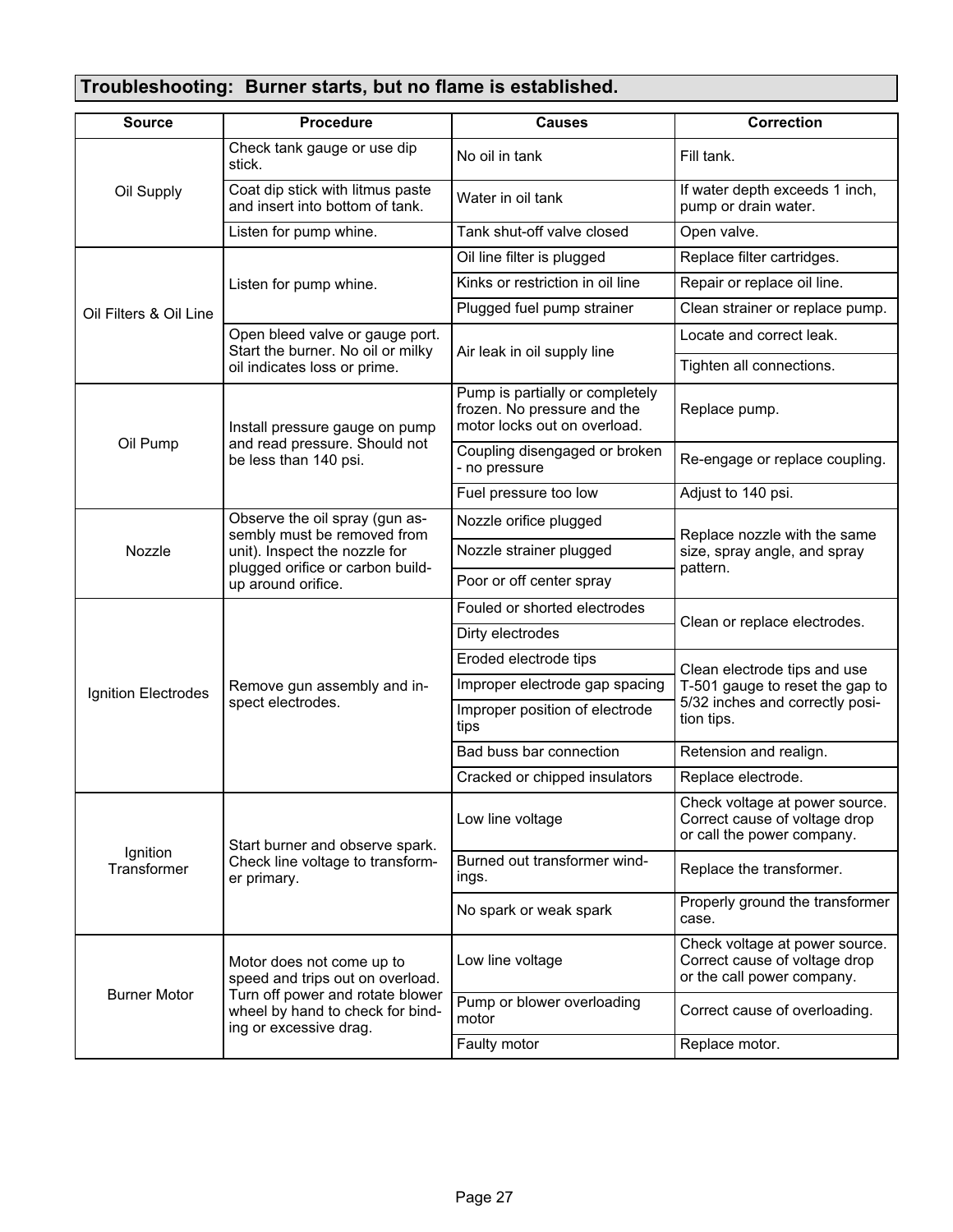### Troubleshooting: Burner starts and fires, but lock out on safety.

| <b>Source</b>          | <b>Procedure</b>                                                                     |                                                                                          | <b>Causes</b>                                 | <b>Correction</b>                                                                         |
|------------------------|--------------------------------------------------------------------------------------|------------------------------------------------------------------------------------------|-----------------------------------------------|-------------------------------------------------------------------------------------------|
|                        |                                                                                      |                                                                                          | Unbalanced fire                               | Replace nozzle                                                                            |
|                        |                                                                                      | If burner con-<br>tinues to run.<br>this may be<br>due to poor<br>fire. Inspect<br>fire. | Too much air - -lean short fire               | Reduce combustion air - check<br>combustion.                                              |
| Poor Fire              |                                                                                      |                                                                                          | Too little air - - long dirty fire            | Increase combustion air - check<br>combustion.                                            |
|                        |                                                                                      |                                                                                          | Excessive draft                               | Adjust barometric draft control<br>for correct draft.                                     |
|                        | After burner<br>fires, immedi-                                                       |                                                                                          | Too little draft or restriction               | Correct draft or remove restric-<br>tion.                                                 |
|                        | ately jumper<br>across flame<br>detector termi-<br>nals at the pri-<br>mary control. | If fire is good,<br>fault is in the<br>flame detector.<br>Check detec-<br>tor circuit.   | Faulty cad cell (open circuit)                | Replace cad cell.                                                                         |
| <b>Flame Detector</b>  |                                                                                      |                                                                                          | Loose connections or broken<br>cad cell wires | Secure connections or replace<br>cad cell holder and wire leads.                          |
|                        |                                                                                      |                                                                                          | Cad cell cannot sense flame                   | Check cad cell for proper align-<br>ment. Check cad cell face and<br>clean, if necessary. |
| <b>Primary Control</b> |                                                                                      | If burner locks<br>out on safety,<br>fault is in the<br>primary con-<br>trol.            | Primary control circuit failed                | Replace primary control.                                                                  |

### Troubleshooting: Burner Starts and Fires, but Loses Flame and Lock Out on Safety

| <b>Source</b>         |                                                                                      | <b>Procedure</b>                                                                                                     | <b>Causes</b>                                  | <b>Correction</b>                                                                         |
|-----------------------|--------------------------------------------------------------------------------------|----------------------------------------------------------------------------------------------------------------------|------------------------------------------------|-------------------------------------------------------------------------------------------|
|                       |                                                                                      | If burner con-<br>tinues to run<br>(does not lock<br>out of safety),<br>fault may be<br>due to poor<br>fire. Inspect | Unbalanced fire                                | Replace nozzle                                                                            |
|                       |                                                                                      |                                                                                                                      | Too much air - - lean short fire               | Reduce combustion air - check<br>combustion.                                              |
| Poor Fire             |                                                                                      |                                                                                                                      | Too little air - - long dirty fire             | Increase combustion air - check<br>combustion.                                            |
|                       |                                                                                      |                                                                                                                      | Excessive draft                                | Adjust barometric draft control<br>for correct draft.                                     |
|                       |                                                                                      | fire.                                                                                                                | Too little draft or restriction                | Correct draft or remove restric-<br>tion.                                                 |
|                       | After burner<br>fires, immedi-                                                       | If fire is good,<br>fault is in the<br>flame detector.<br>Check detec-<br>tor circuit.                               | Faulty cad cell (open circuit)                 | Replace cad cell.                                                                         |
| <b>Flame Detector</b> | ately jumper<br>across flame<br>detector termi-<br>nals at the pri-<br>mary control. |                                                                                                                      | Loose connections or broken<br>cad cell wires  | Secure connections or replace<br>cad cell holder and wire leads.                          |
|                       |                                                                                      |                                                                                                                      | Cad cell cannot sense flame                    | Check cad cell for proper align-<br>ment. Check cad cell face and<br>clean, if necessary. |
|                       |                                                                                      |                                                                                                                      | Pump loses prime - air slug                    | Prime pump at bleed port                                                                  |
|                       |                                                                                      | If burner loses<br>flame (does<br>not lock out on<br>safety), fault is<br>in the fuel sys-<br>tem.                   | Pump loses prime - air leak in<br>supply line  | Check supply line for loose con-<br>nections and tighten fittings.                        |
| Oil Supply            |                                                                                      |                                                                                                                      | Water slug in line                             | Check oil tank for water (over 1<br>inch) pump or drain out water.                        |
|                       |                                                                                      |                                                                                                                      | Partially plugged nozzle or<br>nozzle strainer | Replace nozzle.                                                                           |
|                       |                                                                                      |                                                                                                                      | Restriction in oil line                        | Clear restriction.                                                                        |
|                       |                                                                                      | Listen for pump whine                                                                                                | Plugged fuel pump strainer                     | Clean strainer or replace pump.                                                           |
|                       |                                                                                      |                                                                                                                      | Cold oil - outdoor tank                        | Change to number 1 oil.                                                                   |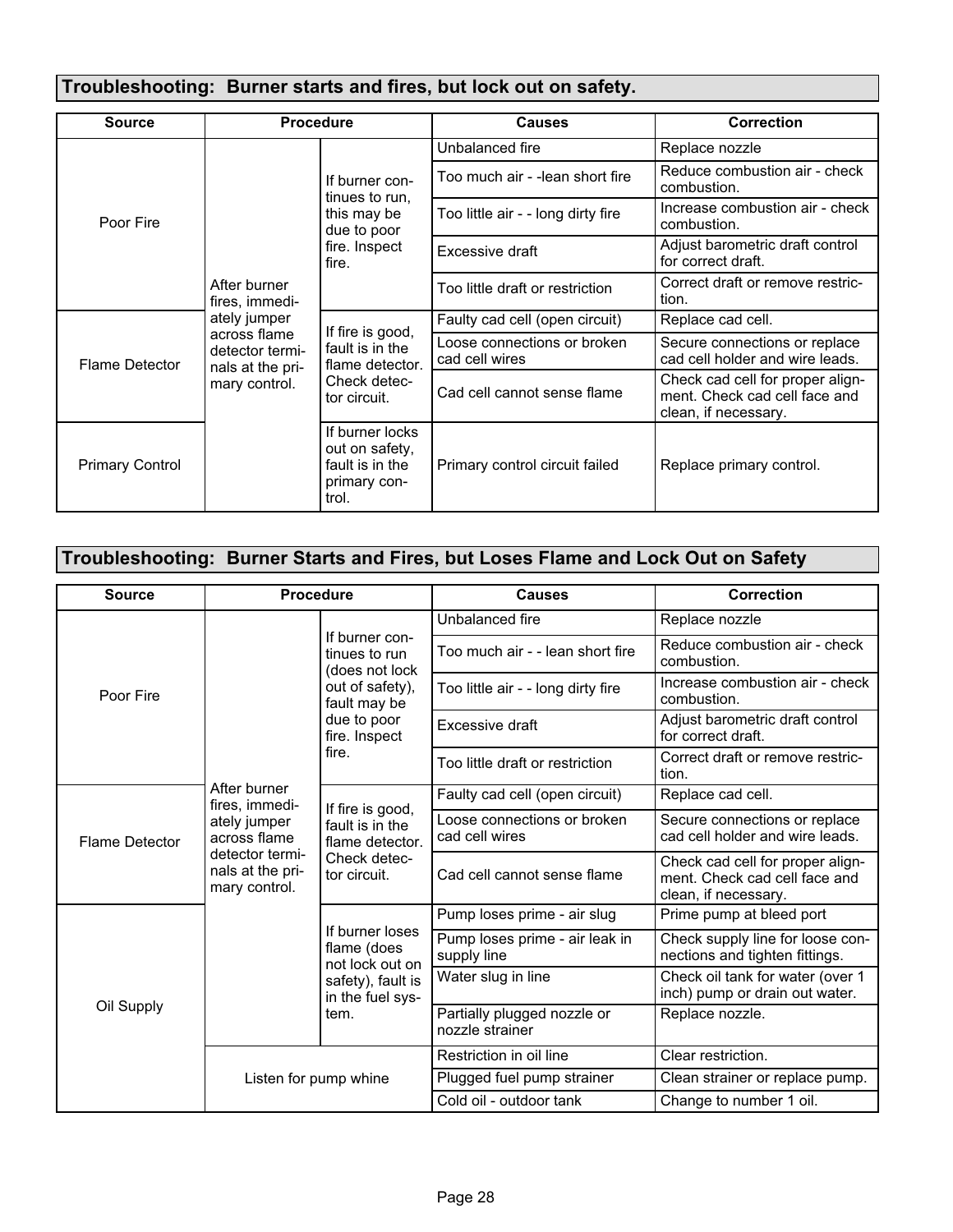### Troubleshooting: Burner starts and fires, but short cycles (too little heat)

| <b>Source</b>        | <b>Procedure</b>                                                                                      | <b>Causes</b>                                  | <b>Correction</b>                                                                                                                                                                                     |
|----------------------|-------------------------------------------------------------------------------------------------------|------------------------------------------------|-------------------------------------------------------------------------------------------------------------------------------------------------------------------------------------------------------|
|                      |                                                                                                       | Heat anticipator set too low                   | Correct heat anticipator setting.                                                                                                                                                                     |
| Thermostat           | Check thermostat.                                                                                     | Vibration at thermostat                        | Correct source of vibration.                                                                                                                                                                          |
|                      |                                                                                                       | Thermostat in the path of a<br>warm air draft  | Shield thermostat from draft or<br>relocate.                                                                                                                                                          |
|                      |                                                                                                       | Dirty furnace air filters                      | Clean or replace filter.                                                                                                                                                                              |
| <b>Limit Control</b> | Connect voltmeter between line<br>voltage connections to primary<br>control (black & white leads). If | Temperature rise too high                      | Check fo proper nozzle size.<br>Replace nozzle, if necessary.<br>Check for restrictions and re-<br>move, if necessary.<br>Check speed tap jumper and<br>make sure it is still in factory<br>position. |
|                      | burner cycles due to power inter-<br>ruption, it is cycling on limit.                                 | Blower motor seized or burned<br>out           | Replace motor.                                                                                                                                                                                        |
|                      |                                                                                                       | Blower wheel dirty                             | Clean blower wheel.                                                                                                                                                                                   |
|                      |                                                                                                       | Wrong motor rotation                           | Replace motor.                                                                                                                                                                                        |
|                      |                                                                                                       | Restrictions in return or supply<br>air system | Correct cause of restriction.                                                                                                                                                                         |
| Power                | If voltage fluctuates, fault is in the<br>power source. Recheck voltage                               | Loose wiring connection                        | Locate and secure connection.                                                                                                                                                                         |
|                      | at the power source.                                                                                  | Low or fluctuating line voltage                | Call power company.                                                                                                                                                                                   |

### Troubleshooting: Burner runs continuously (too much heat).

| <b>Source</b>   | <b>Procedure</b>                                               |                                                                        | <b>Causes</b>                            | <b>Correction</b>                            |
|-----------------|----------------------------------------------------------------|------------------------------------------------------------------------|------------------------------------------|----------------------------------------------|
| Thermostat      | Disconnect<br>thermostat<br>wires at the pri-<br>mary control. | If burner turns<br>off, fault is in<br>the thermostat<br>circuit.      | Shorted or welded thermostat<br>contacts | Repair or replace the thermo-<br>stat.       |
|                 |                                                                |                                                                        | Stuck thermostat bimetal                 | Clear obstruction or replace<br>thermostat.  |
|                 |                                                                |                                                                        | Thermostat not level                     | Level thermostat.                            |
|                 |                                                                |                                                                        | Shorted thermostat wires                 | Repair short or replace wires.               |
|                 |                                                                |                                                                        | Thermostat out of calibration            | Replace thermostat.                          |
|                 |                                                                |                                                                        | Thermostat in cold draft                 | Correct draft or relocate the<br>thermostat. |
| Primary control |                                                                | If burner does<br>not turn off.<br>fault is in the<br>primary control. | Failed primary control                   | Replace the primary control.                 |